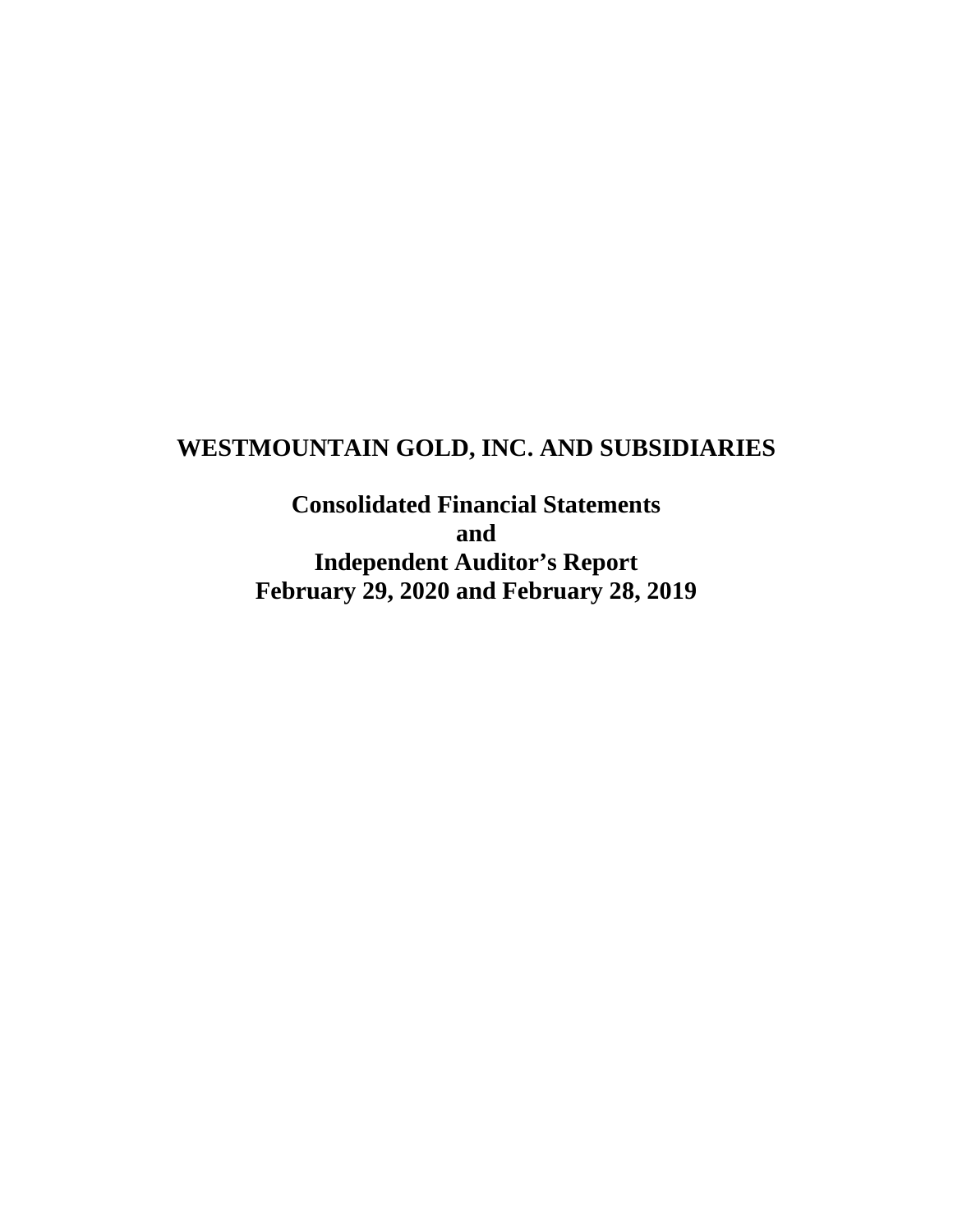# **WESTMOUNTAIN GOLD, INC. INDEX TO FINANCIAL STATEMENTS**

|                                                                                                              | Page   |
|--------------------------------------------------------------------------------------------------------------|--------|
| Report of Independent Registered Public Accounting Firm                                                      | $F-2$  |
| Consolidated Balance Sheets February 29, 2020 and February 28, 2019                                          | $F-3$  |
| <u>Consolidated Statements of Operations for the years ended February 29, 2020 and February 28, 2019</u>     | $F-4$  |
| Consolidated Statements of Changes in Stockholders' Deficit as of February 29, 2020 and February<br>28, 2019 | $F-5$  |
| Consolidated Statements of Cash Flows for the years ended February 29, 2020 and February 28,<br>2019         | $F-6$  |
| Notes to Consolidated Financial Statements February 29, 2020 and February 28, 2019                           | $F-7$  |
| Consolidated Balance Sheets May 31, 2020 (unaudited) and February 29,2020                                    | $F-16$ |
| Consolidated Statements of Operations for the three months ended May 31, 2020 and 2019 (unaudited)           | $F-17$ |
| Consolidated Statements of Changes in Stockholders' Deficit as of May 31, 2020 and 2019 (unaudited)          | $F-18$ |
| Consolidated Statements of Cash Flows for the three months ended May 31, 2020 and 2019 (unaudited)           | $F-19$ |
| Notes to Consolidated Financial Statements May 31, 2020 and 2019 (unaudited)                                 | $F-20$ |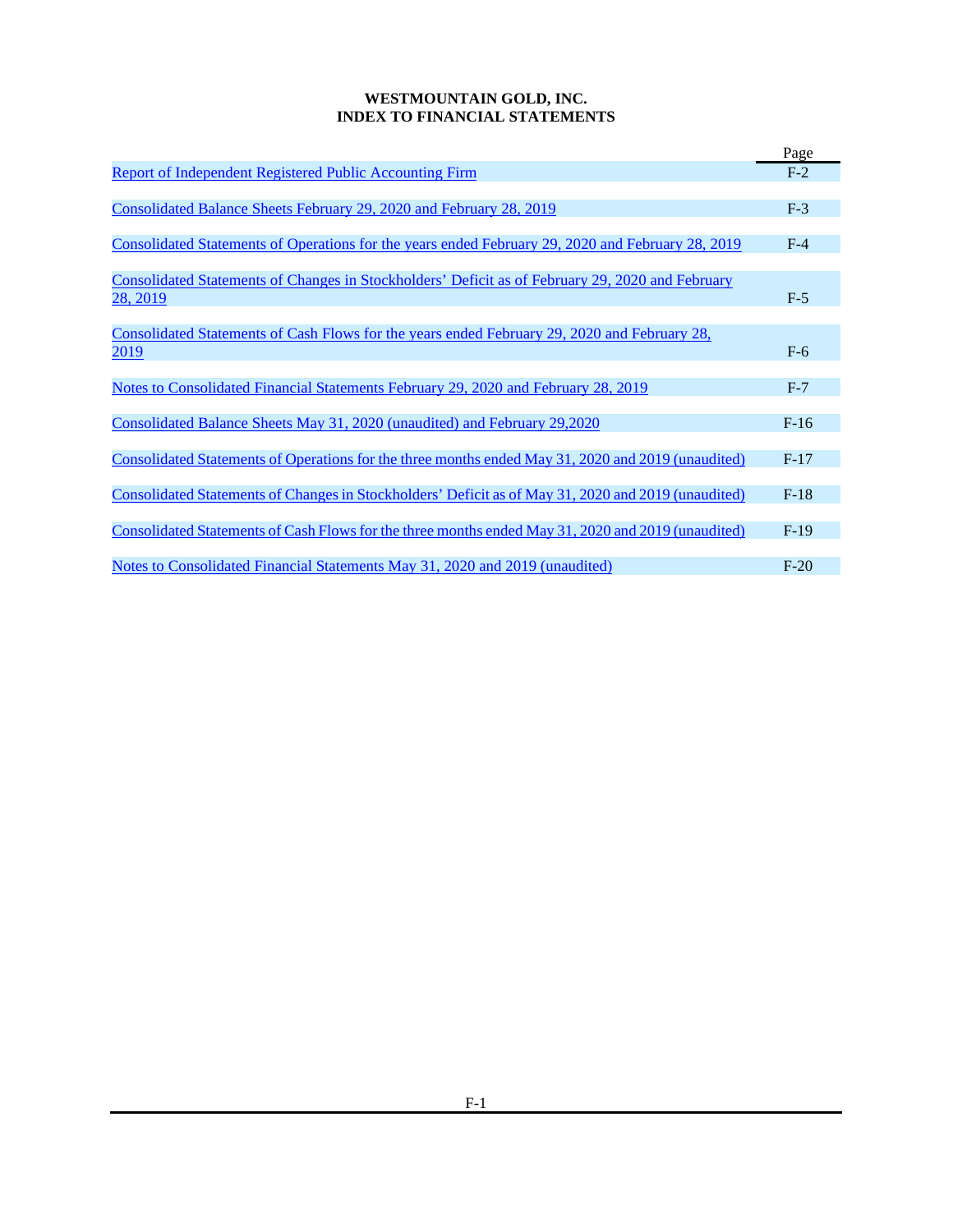## **REPORT OF INDEPENDENT REGISTERED PUBLIC ACCOUNTING FIRM**

<span id="page-2-0"></span>To the shareholders and the board of directors of WestMountain Gold, Inc.

#### **Opinion on the Financial Statements**

We have audited the accompanying consolidated balance sheets of WestMountain Gold, Inc. as of February 29, 2020 and February 28, 2019, the related statements of operations, stockholders' equity (deficit), and cash flows for the years then ended, and the related notes (collectively referred to as the "financial statements"). In our opinion, the financial statements present fairly, in all material respects, the financial position of the Company as of February 29, 2020 and February 28, 2019, and the results of its operations and its cash flows for the years then ended, in conformity with accounting principles generally accepted in the United States.

#### **Basis for Opinion**

These financial statements are the responsibility of the Company's management. Our responsibility is to express an opinion on the Company's financial statements based on our audit. We are a public accounting firm registered with the Public Company Accounting Oversight Board (United States) ("PCAOB") and are required to be independent with respect to the Company in accordance with the U.S. federal securities laws and the applicable rules and regulations of the Securities and Exchange Commission and the PCAOB.

We conducted our audit in accordance with the standards of the PCAOB. Those standards require that we plan and perform the audit to obtain reasonable assurance about whether the financial statements are free of material misstatement, whether due to error or fraud. The Company is not required to have, nor were we engaged to perform, an audit of its internal control over financial reporting. As part of our audits we are required to obtain an understanding of internal control over financial reporting but not for the purpose of expressing an opinion on the effectiveness of the Company's internal control over financial reporting. Accordingly, we express no such opinion.

Our audit included performing procedures to assess the risks of material misstatement of the financial statements, whether due to error or fraud, and performing procedures that respond to those risks. Such procedures included examining, on a test basis, evidence regarding the amounts and disclosures in the financial statements. Our audit also included evaluating the accounting principles used and significant estimates made by management, as well as evaluating the overall presentation of the financial statements. We believe that our audit provides a reasonable basis for our opinion.

## **Substantial Doubt about the Company's Ability to Continue as a Going Concern**

The accompanying financial statements have been prepared assuming that the Company will continue as a going concern. As discussed in Note 2 to the financial statements, the Company has suffered recurring losses from operations and has a significant accumulated deficit. In addition, the Company continues to experience negative cash flows from operations. These factors raise substantial doubt about the Company's ability to continue as a going concern. Management's plans in regard to these matters are also described in Note 2. The financial statements do not include any adjustments that might result from the outcome of this uncertainty.

*/S/ BF Borgers CPA PC* **BF Borgers CPA PC**

We have served as the Company's auditor since 2019 Lakewood, CO August 25, 2020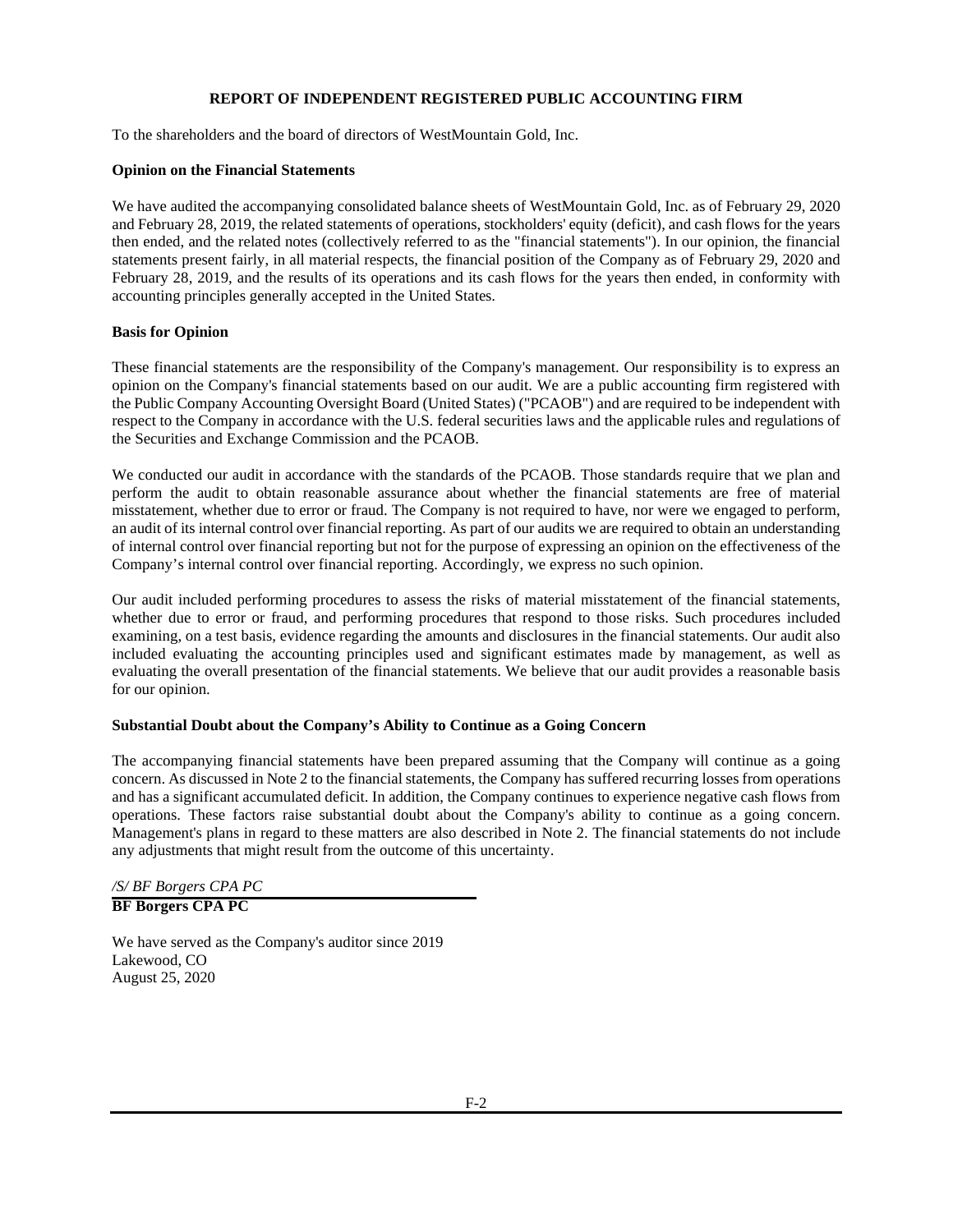# **WestMountain Gold, Inc. Audited Consolidated Balance Sheets**

<span id="page-3-0"></span>

|                                                                            |       | February 29,<br>2020 |                           | February 28,<br>2019     |  |
|----------------------------------------------------------------------------|-------|----------------------|---------------------------|--------------------------|--|
| <b>ASSETS</b>                                                              |       |                      |                           |                          |  |
| Current assets:                                                            |       |                      |                           |                          |  |
| Cash and cash equivalents                                                  | \$    | 1,888,949            | \$                        | 769,561                  |  |
| Prepaid expenses                                                           |       | 211,082              |                           | 142,629                  |  |
| Total current assets                                                       |       | 2,100,031            |                           | 912,190                  |  |
| Property and equipment, net                                                |       | 23,894               |                           | 39,089                   |  |
| Asset retirement costs                                                     |       | 72,786               |                           | 75,848                   |  |
| Security deposits                                                          |       | 1,225,140            |                           | 1,225,140                |  |
| <b>Total assets</b>                                                        | $\$\$ | 3,421,851            | $\boldsymbol{\mathsf{S}}$ | 2,252,267                |  |
| <b>LIABILITIES AND STOCKHOLDERS' DEFICIT</b>                               |       |                      |                           |                          |  |
| Current liabilities:                                                       |       |                      |                           |                          |  |
| Accounts payable                                                           | \$    | 65,330               | \$                        | 9,127                    |  |
| Accrued interest - related party                                           |       | 566,013              |                           | 269,654                  |  |
| <b>Accrued liabilities</b>                                                 |       | 28,826               |                           | 11,077                   |  |
| Total current liabilities                                                  |       | 660,169              |                           | 289,858                  |  |
|                                                                            |       | 6,000,000            |                           | 6,000,000                |  |
| Notes payable<br>Asset retirement obligation                               |       | 193,701              |                           | 172,352                  |  |
|                                                                            |       |                      |                           |                          |  |
| <b>Total liabilities</b>                                                   |       | 6,853,870            |                           | 6,462,210                |  |
| Commitments and contingencies                                              |       |                      |                           |                          |  |
| Stockholders' Equity:                                                      |       |                      |                           |                          |  |
| Preferred stock, \$0.10 par value, 1,000,000 shares authorized, 0 issued   |       |                      |                           |                          |  |
| and outstanding as of February 29, 2020 and February 28, 2019              |       |                      |                           |                          |  |
| Common stock, \$0.01 par value. 100,000,000 shares authorized;             |       |                      |                           |                          |  |
| 16,659,531 and 8,559,531 shares issued and outstanding as of February      |       |                      |                           |                          |  |
| 29, 2020 and February 28, 2019, respectively<br>Additional paid-in capital |       | 166,595<br>6,519,472 |                           | 85,595                   |  |
| Accumulated deficit                                                        |       | (10, 118, 086)       |                           | 2,525,565<br>(6,821,103) |  |
| Total stockholders' deficit                                                |       |                      |                           |                          |  |
|                                                                            |       | (3,432,019)          |                           | (4,209,943)              |  |
| Total liabilities and deficit                                              | \$    | 3,421,851            | \$                        | 2,252,267                |  |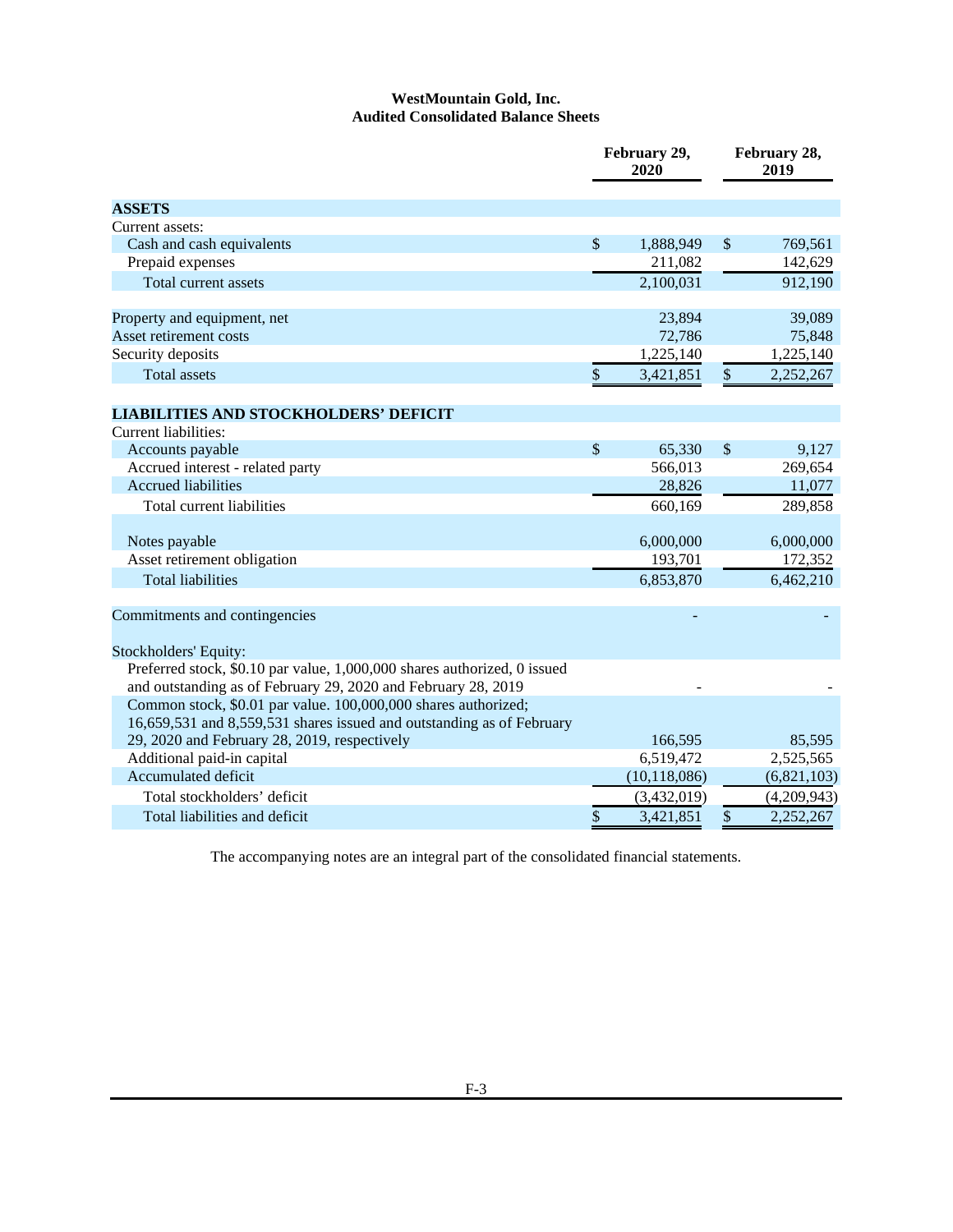# **WestMountain Gold, Inc. Audited Consolidated Statements of Operations**

<span id="page-4-0"></span>

|                                                       |  | <b>Year Ended</b><br>February 29,<br>2020 | <b>Year Ended</b><br>February 28,<br>2019 |             |  |
|-------------------------------------------------------|--|-------------------------------------------|-------------------------------------------|-------------|--|
| <b>Sales</b>                                          |  |                                           | \$                                        | 396,197     |  |
| Cost of goods sold                                    |  |                                           |                                           |             |  |
| Gross margin                                          |  |                                           |                                           | 396,197     |  |
| Operating expenses:                                   |  |                                           |                                           |             |  |
| General and administrative                            |  | 1,038,370                                 |                                           | 1,944,687   |  |
| <b>Exploration</b> expense                            |  | 1,942,835                                 |                                           | 1,131,710   |  |
| Total operating expenses                              |  | 2,981,205                                 |                                           | 3,076,397   |  |
| Income (loss) from operations                         |  | (2,981,205)                               |                                           | (2,680,200) |  |
| Other income (expense)                                |  |                                           |                                           |             |  |
| Interest income (expense), net                        |  | 1,929                                     |                                           | 290         |  |
| Asset retirement obligation                           |  | (21, 348)                                 |                                           | (18,098)    |  |
| Interest expense, related party                       |  | (296, 359)                                |                                           | (255,067)   |  |
| Total other income (expense)                          |  | (315,778)                                 |                                           | (272, 875)  |  |
| Income (loss) before income taxes                     |  | (3,296,983)                               |                                           | (2,953,075) |  |
| Provision for income taxes (benefit)                  |  |                                           |                                           |             |  |
| Net loss                                              |  | (3,296,983)                               |                                           | (2,953,075) |  |
| Basic and diluted earnings (loss) per common share    |  | (0.24)                                    |                                           | (0.35)      |  |
| Weighted-average number of common shares outstanding: |  |                                           |                                           |             |  |
| Basic and diluted                                     |  | 13,913,629                                |                                           | 8,555,399   |  |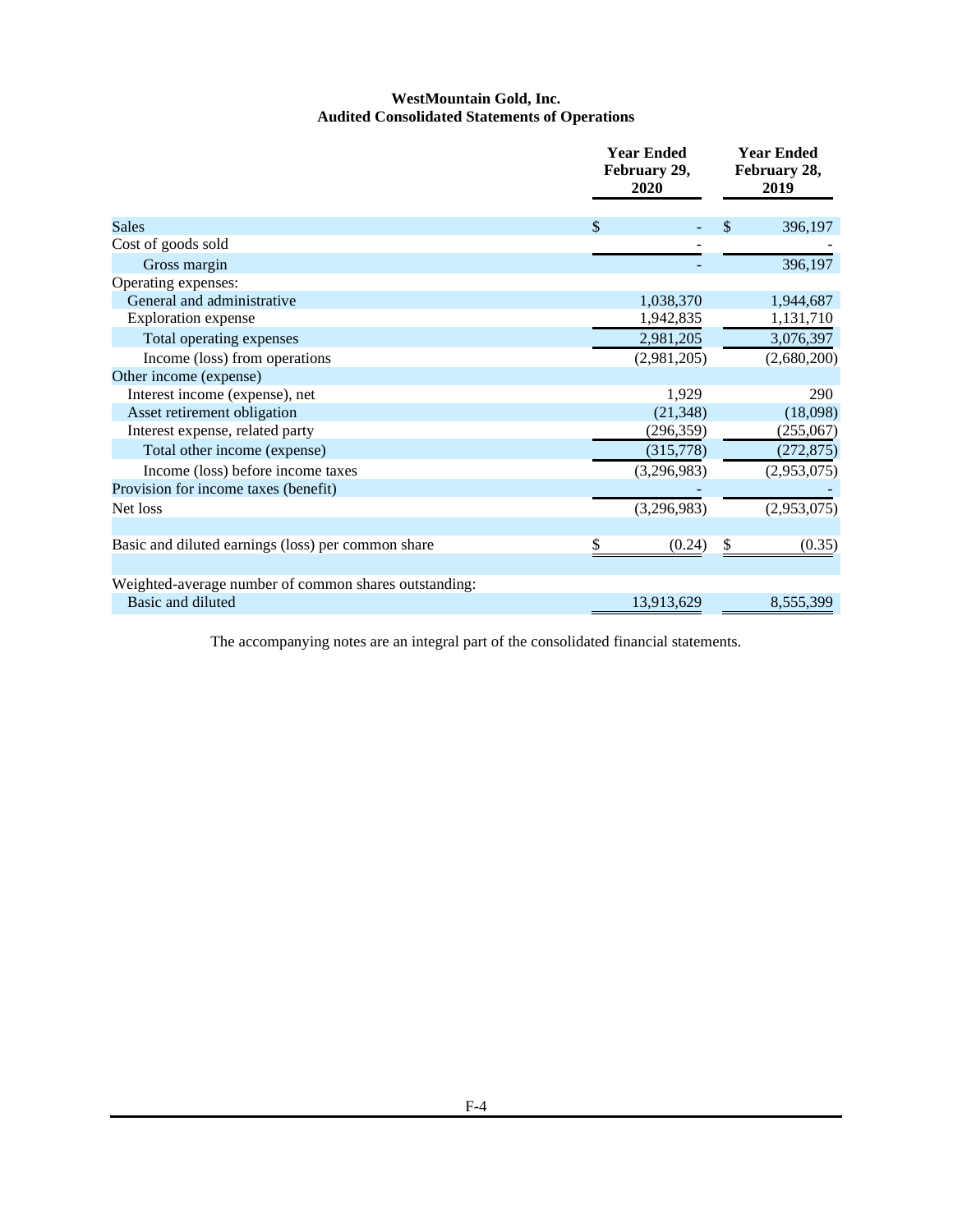# **WestMountain Gold, Inc. Audited Consolidated Statement of Changes in Stockholders' Deficit**

<span id="page-5-0"></span>

|                                                                                |                                  | <b>Total</b> |                     |              |                                       |                |                         |                                        |
|--------------------------------------------------------------------------------|----------------------------------|--------------|---------------------|--------------|---------------------------------------|----------------|-------------------------|----------------------------------------|
|                                                                                | <b>Preferred</b><br><b>Stock</b> |              | <b>Common Stock</b> | Paid-In      |                                       |                |                         | Subscription Accumulated Stockholders' |
|                                                                                | <b>Shares</b> Value              |              | <b>Shares</b>       | <b>Value</b> | Capital                               | Receivable     | <b>Deficit</b>          | <b>Deficit</b>                         |
| Balance, February 28, 2018                                                     |                                  | \$           |                     |              | 8, 331, 531 \$ 83, 315 \$ 2, 379, 598 | $(197,000)$ \$ | $(3,868,028)$ \$        | (1,602,115)                            |
| Net income (loss)<br>Issuance of common stock in<br>connection with sales made |                                  |              |                     |              |                                       |                | (2,953,075)             | (2,953,075)                            |
| under private offerings                                                        |                                  |              | 228,000             | 2,280        | 111,720                               |                |                         | 114,000                                |
| Stock-based compensation<br>expense related to stock<br>options                |                                  |              |                     |              | 34,247                                |                |                         | 34,247                                 |
| Funds received for stock<br>previously issued through<br>private offerings     |                                  |              |                     |              |                                       | 197,000        |                         | 197,000                                |
| Balance, February 28, 2019                                                     |                                  | \$           |                     |              | 8,559,531 \$ 85,595 \$2,525,565       |                | $(6,821,103)$ \$<br>-\$ | (4,209,943)                            |
| Net income (loss)<br>Issuance of common stock in<br>connection with sales made |                                  |              |                     |              |                                       |                | (3,296,983)             | (3,296,983)                            |
| under private offerings                                                        |                                  |              | 8,100,000           | 81,000       | 3,969,000                             |                |                         | 4,050,000                              |
| Stock-based compensation<br>expense related to stock<br>options                |                                  |              |                     |              | 24.907                                |                |                         | 24,907                                 |
|                                                                                |                                  |              |                     |              |                                       |                |                         |                                        |
| Balance, February 29,2020                                                      | $\overline{\phantom{a}}$         | \$           |                     |              | 16,659,531 \$166,595 \$6,519,472      |                | \$(10,118,086)          | (3,432,019)                            |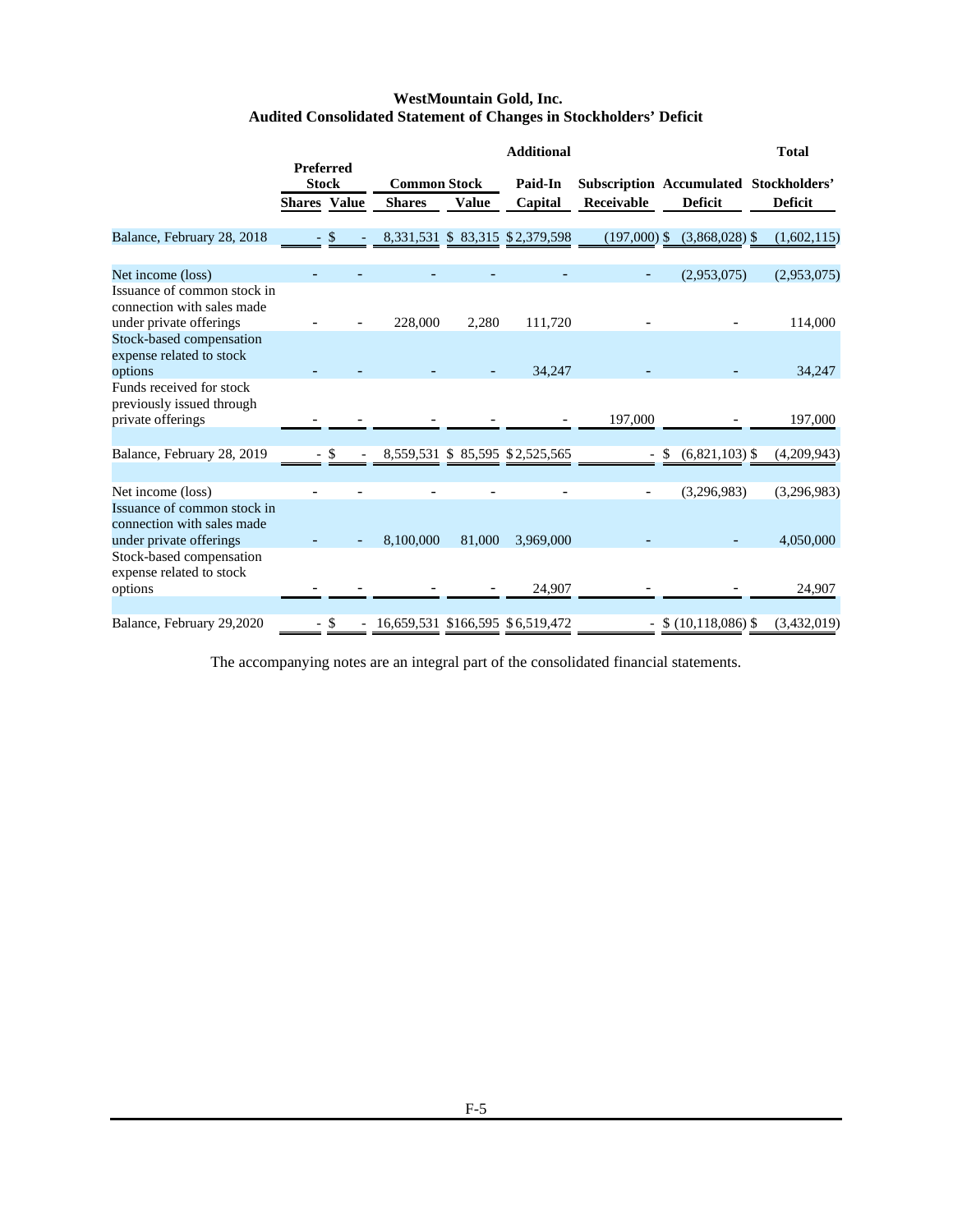## **WestMountain Gold, Inc. Audited Consolidated Statements of Cash Flows**

<span id="page-6-0"></span>

|                                                                         |               | <b>Year Ended</b><br>February 29,<br>2020 |              | <b>Year Ended</b><br>February 28,<br>2019 |
|-------------------------------------------------------------------------|---------------|-------------------------------------------|--------------|-------------------------------------------|
| Cash flows from operating activities of continuing operations:          |               |                                           |              |                                           |
| Net income (loss)                                                       | \$            | (3,296,983)                               | \$           | (2,953,075)                               |
| Adjustments to reconcile net loss to cash used in operating activities: |               |                                           |              |                                           |
| Depreciation and amortization                                           |               | 15,195                                    |              | 10,836                                    |
| Stock-based compensation                                                |               | 24,907                                    |              | 34,247                                    |
| Changes in operating assets and liabilities:                            |               |                                           |              |                                           |
| Accounts receivable – other                                             |               |                                           |              | 60,647                                    |
| Prepaid expenses                                                        |               | (68, 453)                                 |              | 4,142                                     |
| Accounts payable                                                        |               | 56,203                                    |              | (45, 443)                                 |
| Asset retirement obligation                                             |               | 21,349                                    |              | 18,098                                    |
| Asset retirement costs                                                  |               | 3,062                                     |              | 3,751                                     |
| <b>Accrued liabilities</b>                                              |               | 17,749                                    |              | 11,077                                    |
| Accrued interest                                                        |               | 296,359                                   |              | 255,068                                   |
| Net cash used in operating activities                                   |               | (2,930,612)                               |              | (2,600,652)                               |
| Cash flows from investing activities:                                   |               |                                           |              |                                           |
| Purchase of fixed assets                                                |               |                                           |              | (49, 925)                                 |
| Net cash used in financing activities                                   |               |                                           |              | (49, 925)                                 |
| Cash flows from financing activities:                                   |               |                                           |              |                                           |
| Proceeds from the sale of promissory notes                              |               |                                           |              | 1,000,000                                 |
| Decrease in subscription receivable                                     |               |                                           |              | (197,000)                                 |
| Proceeds from stock issuances                                           |               | 4,050,000                                 |              | 114,000                                   |
| Net cash provided by financing activities                               |               | 4,050,000                                 |              | 1,311,000                                 |
| Net increase (decrease) in cash and cash equivalents                    |               | 1,119,388                                 |              | (1, 339, 577)                             |
| Cash and cash equivalents at beginning of period                        |               | 769,562                                   |              | 2,109,139                                 |
|                                                                         |               |                                           |              |                                           |
| Cash and cash equivalents at end of period                              | \$            | 1,888,950                                 | \$           | 769,562                                   |
| Supplemental disclosure of cash flow information:                       |               |                                           |              |                                           |
| Cash paid for interest                                                  | $\frac{1}{2}$ |                                           |              |                                           |
| Cash paid for income taxes                                              | \$            |                                           | $\mathbb{S}$ |                                           |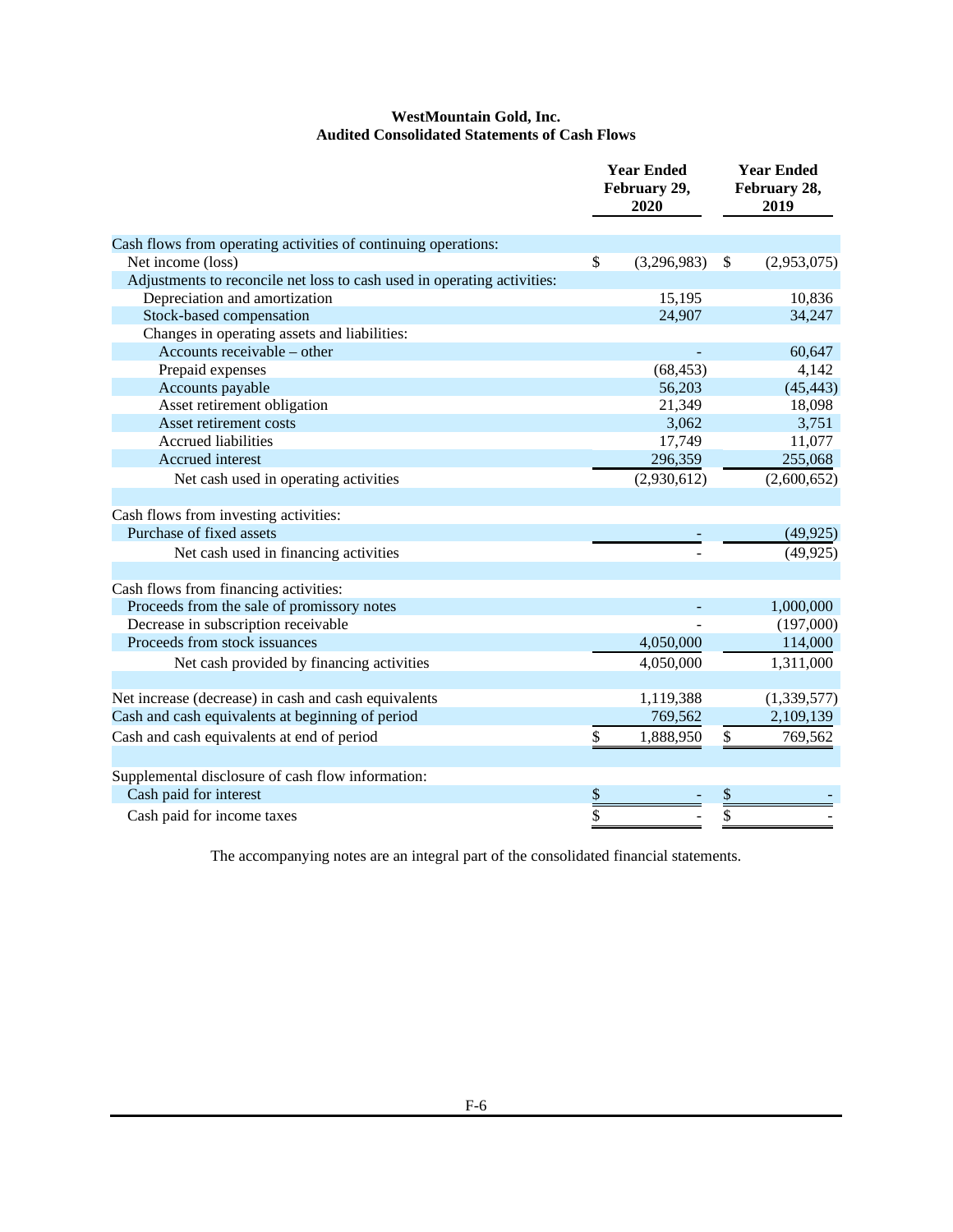## **WestMountain Gold, Inc. Notes to Consolidated Financial Statements** February 29, 2020 and February 28, 2019

## <span id="page-7-0"></span>**1. NATURE OF OPERATIONS**

WestMountain Gold, Inc. ("WMTN" or the "Company") is an exploration stage mining company, determined in accordance with applicable Securities and Exchange Commission ("SEC") guidelines, which pursues gold projects.

WMTN's wholly-owned subsidiary, Terra Gold Corporation ("TGC"), was a joint venture partner with Raven Gold Alaska, Inc. ("Raven") through February 12, 2014, on a gold system project ("the Terra Project"). On February 12, 2014, the Company, through its wholly-owned subsidiary, Terra Gold Corp, acquired 100% ownership interest in the Terra Project from Raven, which is a wholly-owned subsidiary of Corvus Gold Inc. for \$1.8 million in cash and 200,000 shares of WMTN.

On March 1, 2017 the Company filed for relief under Chapter 11 of the Unites States Bankruptcy Code (titled 11 of the United States Code) in the United States Bankruptcy Court for the District of Colorado (the "Court"). At the time of the filing, the Company had approximately \$8.3 million of outstanding debt, \$2.4 million of accrued and unpaid interest, and \$1.9 million of outstanding trade payables. Under the plan, a portion of the Company's Creditors converted their claims into a \$5.0 million Secured Promissory Note ("Senior Note"). The Senior Note accrues interest at an annual rate equal to 2.0% above the current yield of a 10-year U.S. Treasury bond and is due on February 7, 2023. The interest rate will change annually on February 7th. Additionally, the Company has the option to extend the maturity date for an additional two years by paying an amount equal to one half of the outstanding accrued interest as of February 7, 2023. Under the terms of the Plan, the Company's remaining creditors received Common Stock at a rate equal to \$0.20 Common Stock for each dollar of claim then held.

The Company had 74,240,023 Common Shares outstanding and had 60,000 Preferred Shares outstanding at the date of the bankruptcy filing. Following a reverse split of 500:1 per the Plan of Reorganization, WestMountain's Pre-Petition Common Stock represented approximately 1.8% of the Common Stock. The Company's Pre-Petition Preferred Stock converted into Common Stock representing approximately 0.7% of the total outstanding Common Stock. On January 19, 2018, the Court confirmed the Debtors' First Amended and Restated Joint Plan of Reorganization dated December 20, 2017 ("Reorganization").

The Company is currently focused on exploration at the Terra Project (which it now calls the "Terra Project") in the state of Alaska. The Terra Project consists of 339 Alaska state mining claims plus an additional 5 unpatented lode mining claims held under the lease (subject to a 3-4% net smelter return ("NSR") royalty to the lessor, dependent upon the gold price) covering 86.1 square miles (55,104 acres). The property is centered on a five mile long trend of gold vein occurrences. All government permits and reclamation plans for continued exploration through 2024 were renewed and the fees to maintain the Terra claims through September 2020 were paid by the Company. The property lies approximately 120 miles west-northwest of Anchorage and is accessible via helicopter or fixed-wing aircraft. The property has haul roads, a mill facility and adjoining camp infrastructure, a tailings pond, and other infrastructure. The remote camp is powered by diesel-powered generators and water is supplied to the mill by spring-fed sources and year-round water well.

The Company is considered an exploration stage company under SEC criteria because it has not demonstrated the existence of proven or probable reserves at the Terra Project. Accordingly, as required under SEC guidelines and U.S. GAAP for companies in the exploration stage, substantially all expenditures in the mining properties to date, have been expensed as incurred and therefore do not appear as assets on our balance sheet. The Company expects to remain as an exploration stage company for the foreseeable future. The Company will not exit the exploration stage until such time that it demonstrates the existence of proven or probable reserves that meet SEC guidelines. Likewise, unless mineralized material is classified as proven or probable reserves, substantially all expenditures for mine exploration and construction will continue to be expensed as incurred.

**COVID-19**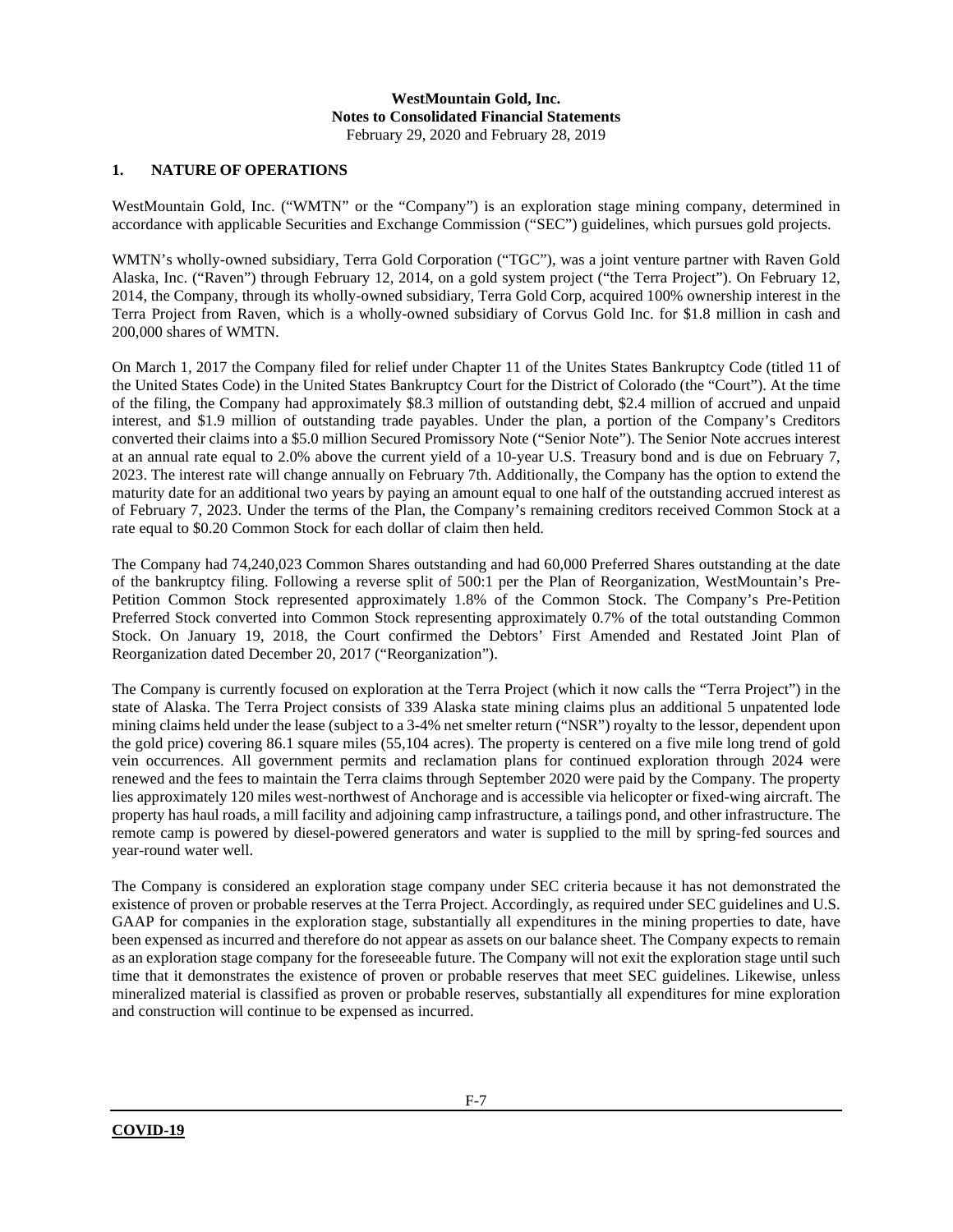On March 11, 2020, the World Health Organization ("WHO") declared the Covid-19 outbreak to be a global pandemic. In addition to the devastating effects on human life, the pandemic is having a negative ripple effect on the global economy, leading to disruptions and volatility in the global financial markets. Most US states and many countries have issued policies intended to stop or slow the further spread of the disease.

Covid-19 and the U.S,'s response to the pandemic are significantly affecting the economy. There are no comparable events that provide guidance as to the effect the Covid-19 pandemic may have, and, as a result, the ultimate effect of the pandemic is highly uncertain and subject to change. We do not yet know the full extent of the effects on the economy, the markets we serve, our business, or our operations.

# **2. SUMMARY OF SIGNIFICANT ACCOUNTING POLICIES**

## *Going Concern*

The financial statements have been prepared on a going concern basis which assumes the Company will be able to realize its assets and discharge its liabilities in the normal course of business for the foreseeable future. The Company has incurred losses since its Reorganization on January 19, 2018 resulting in an accumulated deficit of \$10,118,086 as of February 29, 2020, and further losses are anticipated in the development of its business. Accordingly, there is substantial doubt about the Company's ability to continue as a going concern.

During the next several years WMTN estimates that it will require approximately \$12.0-\$15.0 million in capital to achieve its business plan. WMTN expects to raise this capital through the issuance of equity or debt. Additionally, the Company is considering all avenues to satisfy its existing obligations under its \$5.0 million Senior Note as well as providing the required performance guarantee bonds related to its business. The Company expects to remain in the exploration stage for the foreseeable future and continues to evaluate its options for alternative revenue-generating operations, which may result in a change of the Company's current business plan. Alternatively, the Company may choose to scale back operations with a smaller level of business activity, while adjusting overhead depending on the availability of additional financing.

No assurance can be given that WMTN will be able to raise the additional capital as it is needed, or that this capital can be obtained or on reasonable terms acceptable to the Company. Also, as a result of the COVID-19 outbreak, securing capital for development stage companies has become much more difficult compared to recent levels prior to COVID-19.

If the Company is unsuccessful in obtaining or agreeing to financing, the Company may be forced to discontinue all operations.

## *Basis of Presentation*

The consolidated financial statements of the Company have been prepared in accordance with US GAAP and are expressed in United States dollars. For the years ended February 29, 2020, and 2019, the consolidated financial statements include the accounts of the Company; and its wholly-owned subsidiary, Terra Gold Corporation. All intercompany accounts and transactions are eliminated in consolidation.

## *Use of Estimates*

The preparation of consolidated financial statements in conformity with US GAAP requires management to make estimates and assumptions that affect the reported amounts of liabilities at the date of the financial statements and the reported amounts of revenues and expenses during the reporting period. The most significant estimates relate to revenue recognition and contingencies. The Company bases its estimates on historical experience, known or expected trends, and various other assumptions that are believed to be reasonable given the quality of information available as of the date of these financial statements. The results of these assumptions provide the basis for making estimates about the carrying amounts of assets and liabilities that are not readily apparent from other sources. Actual results could differ from these estimates.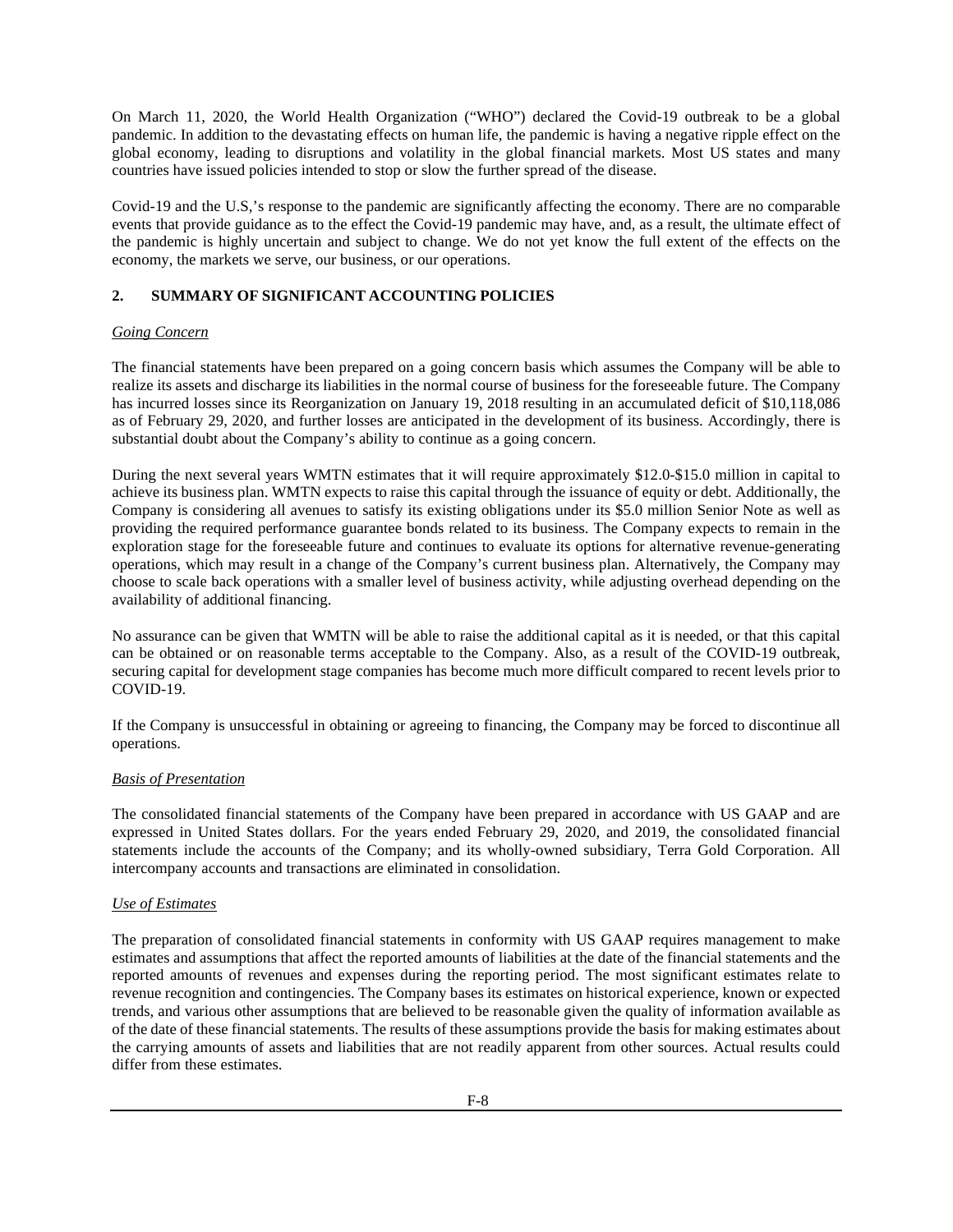#### *Cash and cash equivalents*

The Company considers all highly liquid investments with a maturity of three months or less at the date of purchase to be cash equivalents. Cash and cash equivalents consist of cash on deposit with banks and money market funds, the fair value of which approximates cost. The Company maintains its cash balances with a high-credit-quality financial institution. At times, such cash may be more than the Federal Deposit Insurance Corporation-insured limit of \$250,000. The Company has not experienced any losses in such accounts, and management believes the Company is not exposed to any significant credit risk on its cash and cash equivalents.

#### *Revenue Recognition*

The Company recognizes revenue under the guidelines of The Financial Accounting Standards Board ("FASB") Accounting Standards Codification ("ASC") 606. Revenue is recognized net of royalties. Product pricing is determined at the point revenue is recognized by reference to active and freely traded commodity markets, for example, the London Bullion Market for both gold and silver, in an identical form to the product sold.

#### *Fair Value Measurements*

FASB ASC 820 "Fair Value Measurements and Disclosures" ("ASC 820") defines fair value as the exchange price that would be received for an asset or paid to transfer a liability (an exit price) in the principal or most advantageous market for the asset or liability in an orderly transaction between market participants on the measurement date. ASC 820 also establishes a fair value hierarchy which requires an entity to maximize the use of observable inputs and minimize the use of unobservable inputs when measuring fair value. The standard describes three levels of inputs that may be used to measure fair value:

*Level 1* - Quoted prices in active markets for identical assets or liabilities.

*Level 2* - Inputs other than quoted prices included within Level 1 that are either directly or indirectly observable.

*Level 3* - Unobservable inputs that are supported by little or no market activity, therefore requiring an entity to develop its own assumptions about the assumptions that market participants would use in pricing.

Fair value estimates discussed herein are based upon certain market assumptions and pertinent information available to management as of February 29, 2020, and February 28, 2019. The Company uses the market approach to measure fair value for its Level 1 financial assets and liabilities. The market approach uses prices and other relevant information generated by market transactions involving identical or comparable assets or liabilities. The respective carrying value of certain balance sheet financial instruments approximates its fair value. These financial instruments include cash, trade receivables, related party payables, accounts payable, accrued liabilities, and short-term borrowings. Fair values were estimated to approximate carrying values for these financial instruments since they are short term in nature, and they are receivable or payable on demand.

The estimated fair value of assets and liabilities acquired in business combinations and reporting units and long-lived assets used in the related asset impairment tests utilize inputs classified as Level 3 in the fair value hierarchy.

#### *Property and equipment*

Property and equipment are stated at cost or fair value if acquired as part of a business combination. Depreciation is computed by the straight-line method and is charged to operations over the estimated useful lives of the assets. Maintenance and repairs are charged to expense as incurred. The carrying amount and accumulated depreciation of assets sold or retired are removed from the accounts in the year of disposal and any resulting gain or loss is included in the results of operations. The estimated useful lives of property and equipment are as follows: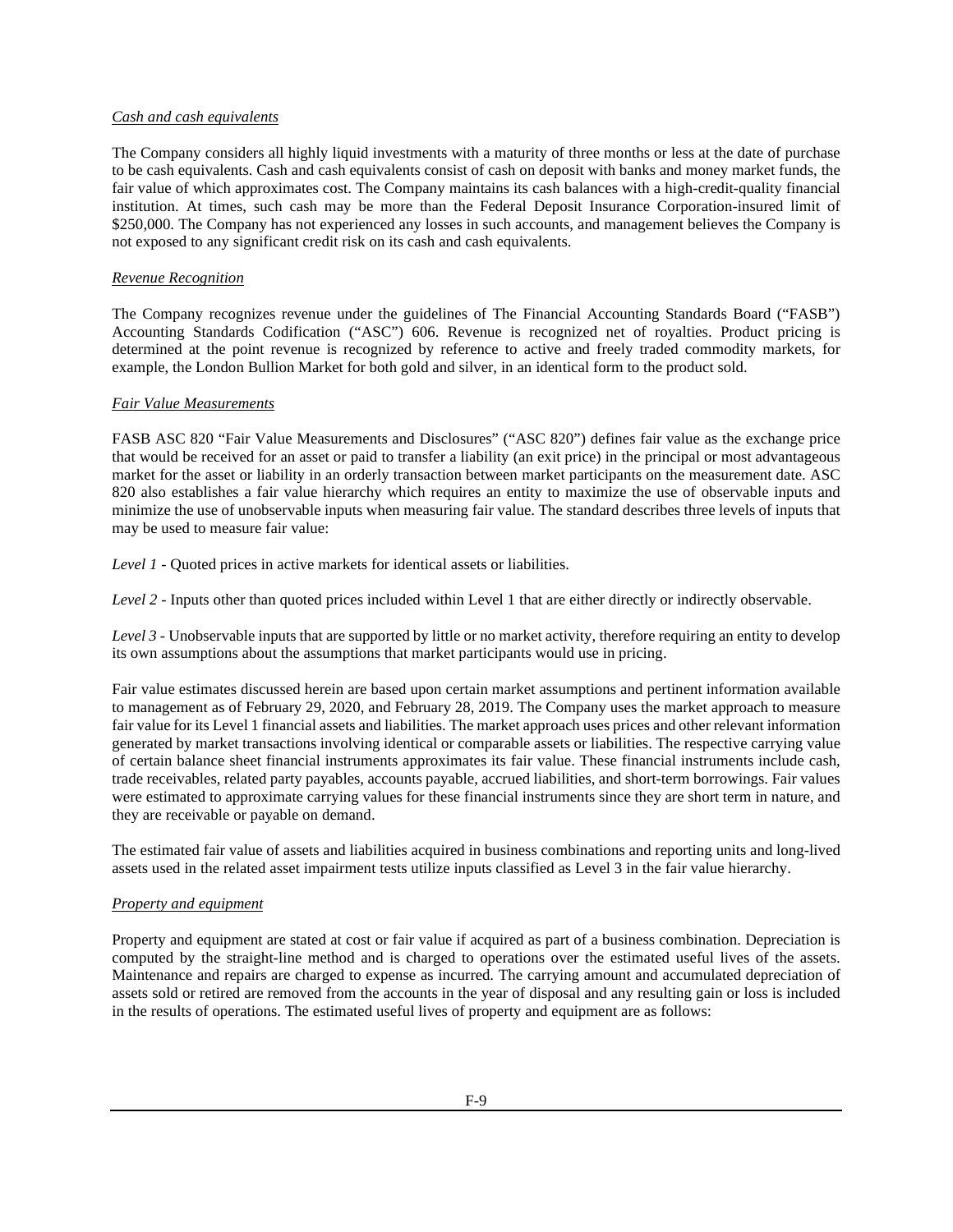| Computers, software, and office equipment | $1 - 5$ years                                     |
|-------------------------------------------|---------------------------------------------------|
| Machinery and equipment                   | $1 - 3$ years                                     |
| Vehicles                                  | 5 years                                           |
| Furniture and fixtures                    | $5 - 10$ years                                    |
| Leasehold improvements                    | Lesser of the lease term or estimated useful life |

Construction in process is not depreciated until the construction is completed and the asset is placed into service.

#### *Income taxes*

The Company accounts for income taxes under FASB ASC 740, *"Accounting for Income Taxes"*. Under FASB ASC 740, deferred tax assets and liabilities are recognized for the future tax consequences attributable to differences between the financial statement carrying amounts of existing assets and liabilities and their respective tax bases. Deferred tax assets and liabilities are measured using enacted tax rates expected to apply to taxable income in the years in which those temporary differences are expected to be recovered or settled. Under FASB ASC 740, the effect on deferred tax assets and liabilities of a change in tax rates is recognized in income in the period that includes the enactment date. FASB ASC 740-10-05, *"Accounting for Uncertainty in Income Taxes"* prescribes a recognition threshold and a measurement attribute for the financial statement recognition and measurement of tax positions taken or expected to be taken in a tax return. For those benefits to be recognized, a tax position must be more-likely-thannot to be sustained upon examination by taxing authorities.

The amount recognized is measured as the largest amount of benefit that is greater than 50 percent likely of being realized upon ultimate settlement. The Company assesses the validity of its conclusions regarding uncertain tax positions every quarter to determine if facts or circumstances have arisen that might cause it to change its judgment regarding the likelihood of a tax position's sustainability under audit.

#### *Related Parties*

The Company accounts for related party transactions in accordance with ASC 850 ("Related Party Disclosures"). A party is considered to be related to the Company if the party directly or indirectly or through one or more intermediaries, controls, is controlled by, or is under common control with the Company. Related parties also include principal owners of the Company, its management, members of the immediate families of principal owners of the Company and its management and other parties with which the Company may deal if one party controls or can significantly influence the management or operating policies of the other to an extent that one of the transacting parties might be prevented from fully pursuing its own separate interests. A party which can significantly influence the management or operating policies of the transacting parties or if it has an ownership interest in one of the transacting parties and can significantly influence the other to an extent that one or more of the transacting parties might be prevented from fully pursuing its own separate interests is also a related party.

#### *Basic and Diluted Net Income (Loss) Per Share*

The Company computes net income (loss) per share in accordance with ASC 260, *"Earnings per Share"*. ASC 260 requires presentation of both basic and diluted earnings per share ("EPS") on the face of the income statement. Basic EPS is computed by dividing net income (loss) available to common stockholders (numerator) by the weighted average number of shares outstanding (denominator) during the period. Diluted EPS gives effect to all dilutive potential common shares outstanding during the period using the treasury stock method and convertible preferred stock using the if-converted method. In computing diluted EPS, the average stock price for the period is used in determining the number of shares assumed to be purchased from the exercise of stock options or warrants. Diluted EPS excludes all dilutive potential shares if their effect is anti-dilutive.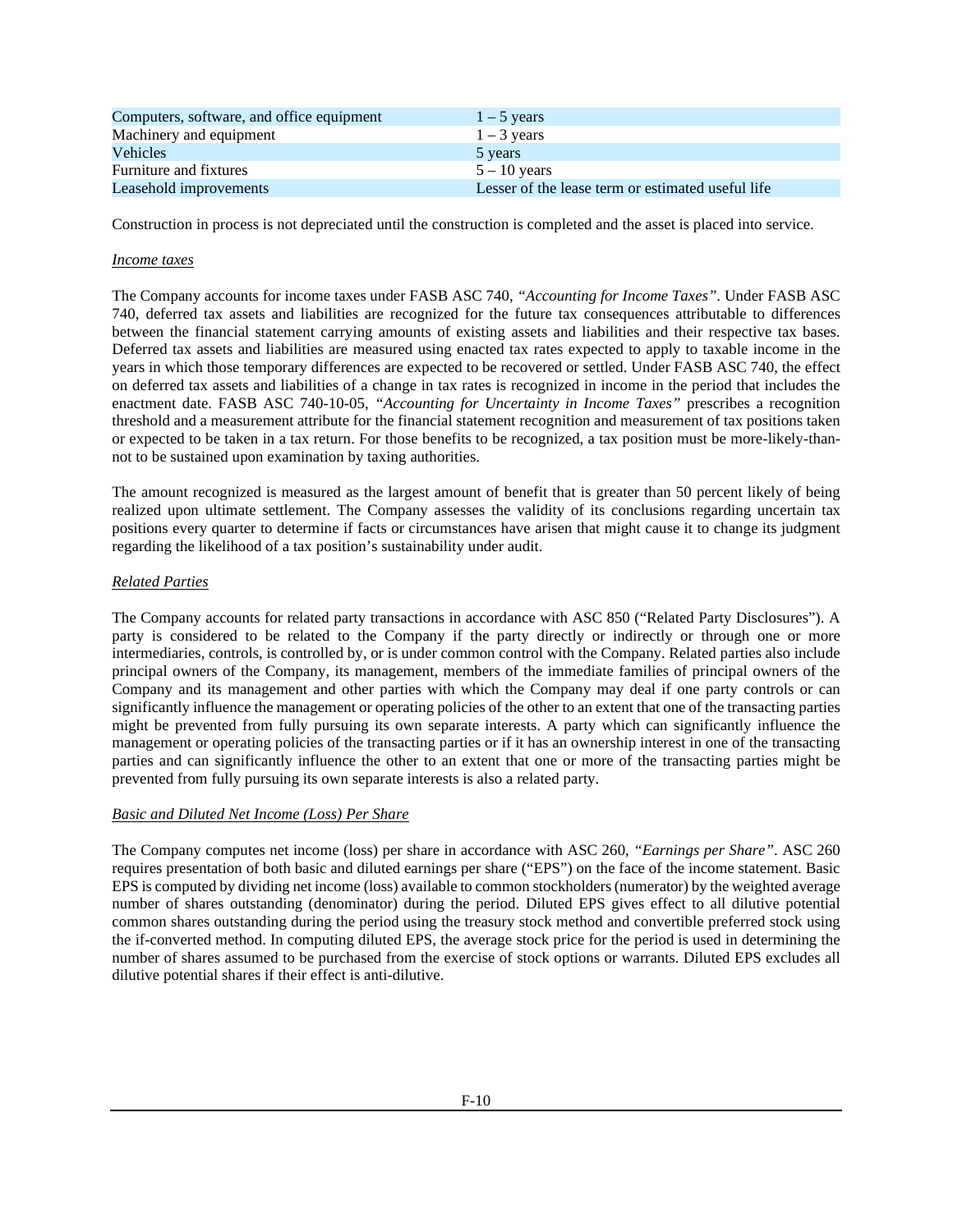#### *Recent accounting pronouncements*

The Company has implemented all new accounting pronouncements that are in effect and that may impact its financial statements and does not believe that there are any other new pronouncements that have been issued that might have a material impact on its financial position or results of operations except as noted below:

In December 2019, the FASB issued Accounting Standards Update No. 2019-12 ("ASU 2019-12"), *Income Taxes (Topic 740): Simplifying the Accounting for Income Taxes*. The standard is intended to simplify the accounting for income taxes by removing certain exceptions to the general principles in Topic 740, as well as improve the consistent application of and simplify GAAP for other areas of Topic 740 by clarifying and amending existing guidance. For the Company, the amendments in ASU 2019-12 are effective for annual periods beginning January 1, 2022. The Company is evaluating the impact this new accounting guidance may have on its Consolidated Financial Statements.

In February 2016, the FASB issued ASU No. 2016-02, Leases. This new standard established a right-of-use ("ROU") model that requires a lessee to record an ROU asset and a lease liability on the balance sheet for all leases with terms longer than 12 months. The Company adopted the standard on January 1, 2019, and all leases are classified as either finance or operating, with classification affecting the pattern of expense recognition in the income statement. As of February 29, 2020, the Company did not have any leases that fell under this standard.

Although there are several other new accounting pronouncements issued or proposed by the FASB, which the Company has adopted or will adopt, as applicable, the Company does not believe any of these accounting pronouncements has had or will have a material impact on its financial position or results of operations.

## **3. PREPAID EXPENSES**

The following table sets forth the components of the Company's prepaid expenses on February 29, 2020 and February 28, 2019:

|                         | February 29,<br>2020 |         |  | February 28,<br>2019 |  |  |
|-------------------------|----------------------|---------|--|----------------------|--|--|
| Insurance down payments |                      | 16.202  |  | 14.416               |  |  |
| Annual fees             |                      | 194,880 |  | 128,213              |  |  |
| Total                   |                      | 211,082 |  | 142,629              |  |  |

Prepaid expenses represent prepayments made in the normal course and in which the economic benefit is expected to be realized within twelve months.

## **4. PROPERTY AND EQUIPMENT**

The following table sets forth the components of the Company's property and equipment at February 29, 2020 and February 28, 2019:

|                                         | <b>February 29, 2020</b> |  |                             |                        | <b>February 28, 2019</b> |  |                             |                   |
|-----------------------------------------|--------------------------|--|-----------------------------|------------------------|--------------------------|--|-----------------------------|-------------------|
|                                         | Cost                     |  | Accumulated<br>Depreciation | Net Book<br>Value      | Cost                     |  | Accumulated<br>Depreciation | Net Book<br>Value |
| Capital assets subject to depreciation: |                          |  |                             |                        |                          |  |                             |                   |
| Machinery and equipment                 | $$49.925$ \$             |  | (26,031)                    |                        | 23.894 \$49.925 \$       |  | (10, 836)                   | 39,089            |
| Total fixed assets                      | \$49,925                 |  | (26,031)                    | 23,894<br><sup>S</sup> | \$49,925                 |  | (10, 836)                   | 39,089            |

For the years ended February 29, 2020 and the year ended February 28, 2019, the Company recorded depreciation expense of \$15,195 and \$10,836 respectively.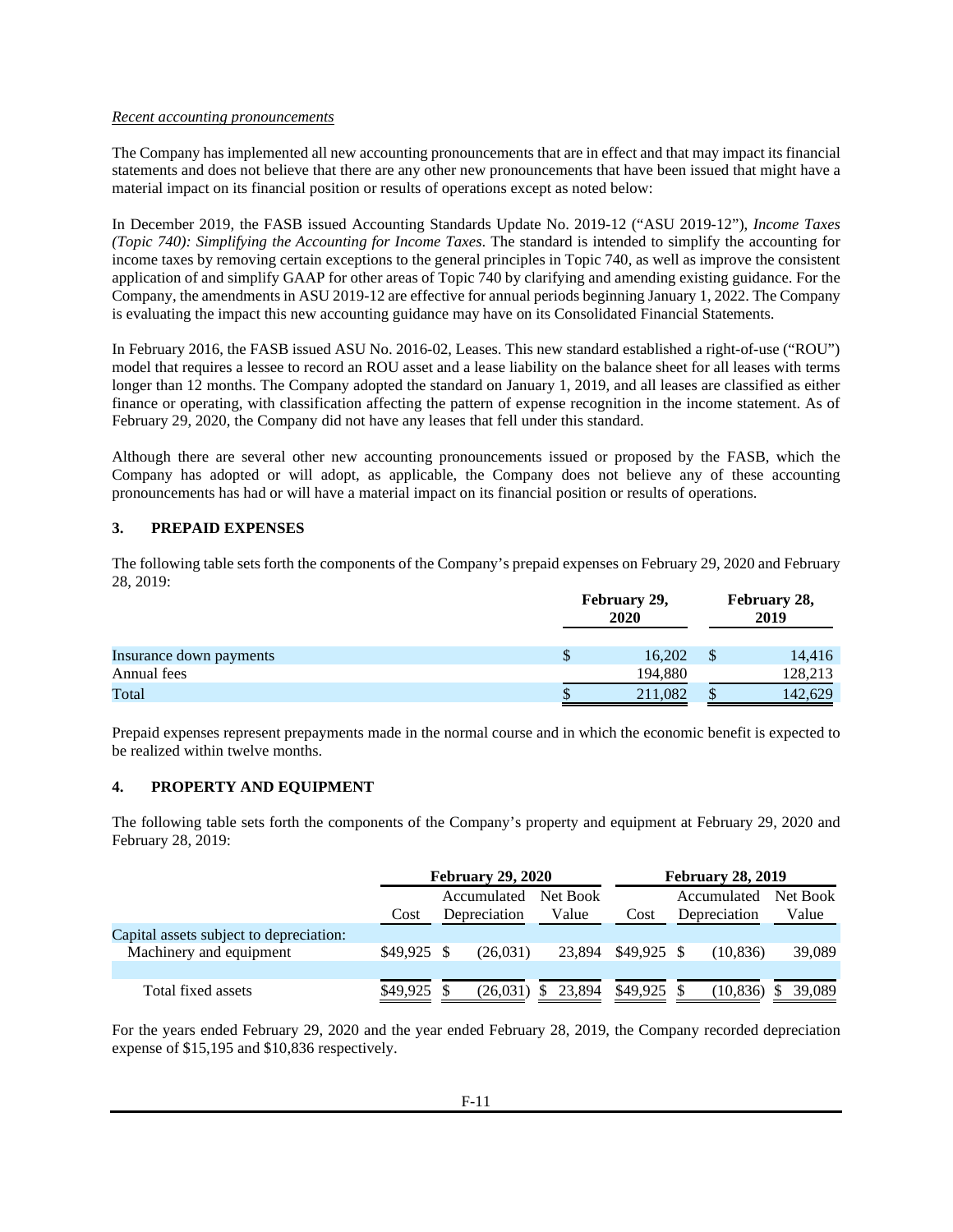# **5. OTHER ASSETS**

Since 2017, the Company's wholly-owned subsidiary, Terra Gold Corporation ("TGC"), has provided a \$1,224,140 certificate of deposit (the "CD") as security for a Land Use Performance Guarantee Agreement ("Performance Guarantee") as required by the Alaska Department of Natural Resources ("ADNR"). The CD was pledged to and accepted by the ADNR on February 1, 2017, which remains in full effect until TGC has satisfactorily complied with the obligations, terms and conditions of the Performance Guarantee.

On February 1, 2018, the Company paid a \$1,000 deposit to Corporate Stock transfer that will be kept on file for the duration of our business relationship with this vendor.

The Company operates in Alaska. ADNR requires a pool of funds from all permittees with exploration and mining projects to cover reclamation. There is a \$750 per acre disturbance reclamation bond that is required for disturbance of 5 acres or more and/or removal of more than 50,000 cubic yards of material. The Company disturbed area is currently less than five acres and/or 50,000 cubic yards of material. The Company uses the Standardized Reclamation Cost Estimator (nvbond.org), the method presented in the Mine Closure and Reclamation Cost Estimation Guidelines, to calculate the Company's asset retirement obligation ("ARO"). The asset retirement obligation, consisting of estimated future mine reclamation and closure costs, may increase or decrease significantly in the future as a result of changes in regulations, mine plans, estimates, or other factors. The Company's ARO is recognized as a liability at fair value in the period incurred. An ARO, which is initially estimated based on discounted cash flow estimates, is accreted to full value over time through charges to accretion expense. Resultant ARO cost assets are depreciated on a units-ofproduction method over the related long-lived asset's useful life. The Company's ARO is adjusted annually, or more frequently at interim periods if necessary, to reflect changes in the estimated present value resulting from revisions to the timing or amount of reclamation and closure costs.

The following table sets forth the components of the Company's Other Assets at February 29, 2020 and February 28, 2019.

|                                       |     | February 29,<br>2020 | February 28,<br>2019 |           |  |
|---------------------------------------|-----|----------------------|----------------------|-----------|--|
| State of Alaska performance guarantee | \$. | 1,224,140            |                      | 1,224,140 |  |
| Security deposit                      |     | 1.000                |                      | 1,000     |  |
| Asset retirement costs                |     | 72.786               |                      | 75,848    |  |
| Total other assets                    |     | 1,297,926            |                      | 1,300,988 |  |

## **6. ACCOUNTS PAYABLE**

Trade payables are recognized initially at the transaction price and subsequently measured at the undiscounted amount of cash or other consideration expected to be paid. Accrued expenses are recognized based on the expected amount required to settle the obligation or liability. The accounts payable balance as of February 29, 2020 and February 28, 2019 is \$65,330 and \$9,127, respectively.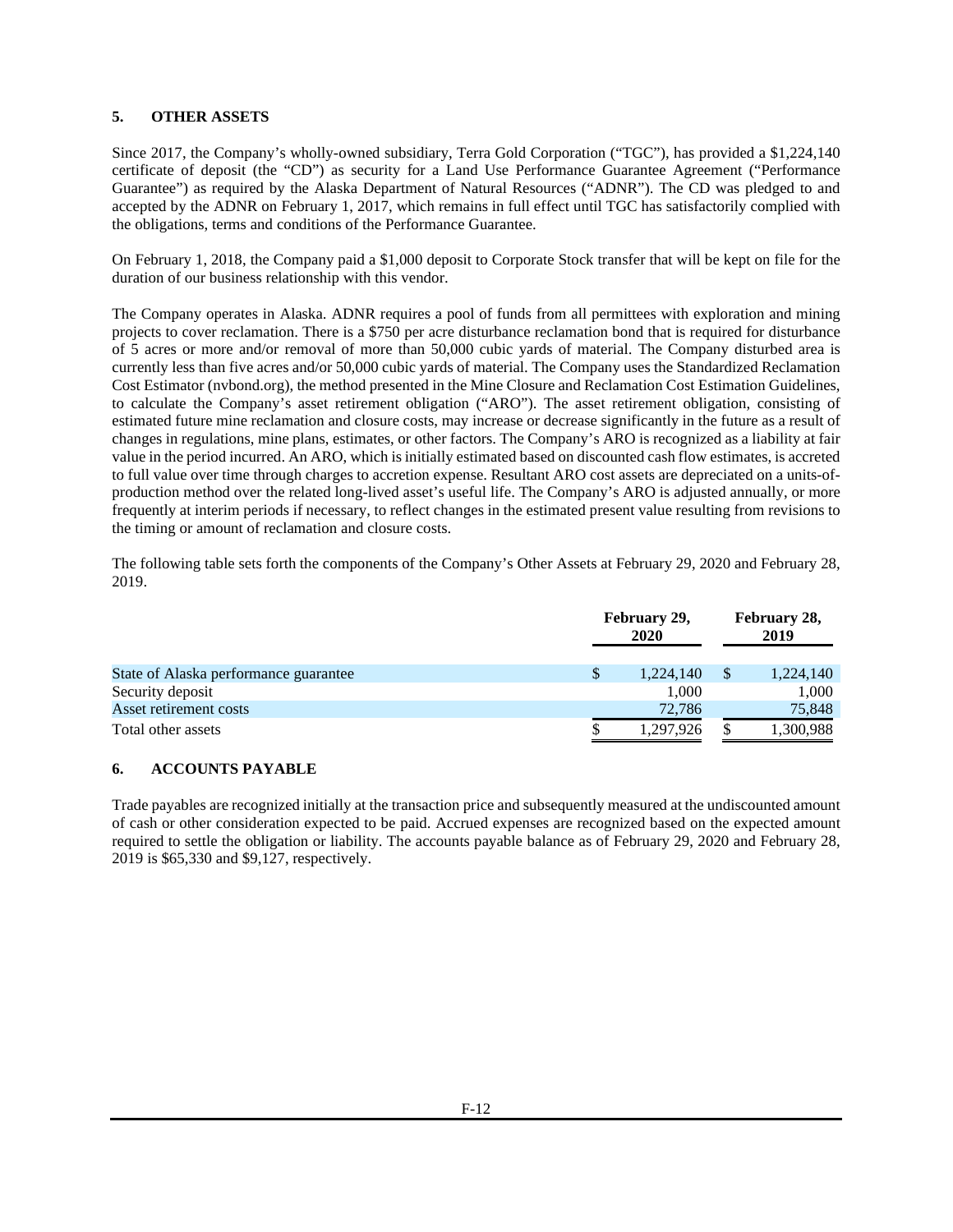## **7. RELATED PARTY PAYABLES AND ACTIVITY**

The Company entered into a promissory note with BOCO Investments, a related party, dated February 7, 2018 in the amount of \$5,000,000. The note has a maturity date of February 7, 2023 and carries an interest rate of 2% plus 10 year US Treasury Bond Yield yearly adjustment on February 7. The default interest rate is 14%. As of February 29, 2020 and February 28, 2019 the principal and accrued interest is \$5,485,811 and \$5,256,014, respectively.

The Company entered into a promissory note with BOCO Investments, a related party, dated December 18, 2018, in the amount of \$1,000,000. The note has a maturity date of December 18, 2021, and carries an interest rate of 4% plus 10-year US Treasury Bond Yield yearly adjustment on December 18. The default interest rate is 14%. As of February 29, 2020 and February 28, 2019 the principal and accrued interest is \$1,080,202 and \$1,013,640, respectively.

As of February 29, 2020, BOCO Investments owned approximately 76.4% of the Company. Brian Klemsz, a member of the Company's Board of Directors, is employed by Bohemian Asset Management which oversees and manages the investments of BOCO Investments, LLC.

## **8. COMMITMENTS AND CONTINGENCIES**

On January 7, 2011, Terra Mining Corporation ("TMC") entered into an Amended Claims Agreement with Ben Porterfield related to five mining claims known as Fish Creek 1-5 (ADL-648383 through ADL-648387), which claims have been assigned to the Terra Project. As part of this Amended Claims Agreement, Ben Porterfield consented to certain conveyances, assignments, contributions and transfers related to the above five mining claims.

The Amended Lease Agreement dated January 7, 2011, which incorporates certain transfers and amendments to the Lease dated March 22, 2005, between Ben Porterfield and AngloGold Ashanti (USA) Exploration Inc., has a term of ten years, which can be extended as long thereafter as the Company pays the minimum royalties provided in the Amended Lease Agreement. Effective March 22, 2015, the annual minimum royalty payment due is \$125,000. Terra Gold Corp, our wholly owned subsidiary,. was assigned the interest of Terra Project on January 22, 2014.

## **9. INCOME TAXES**

Reconciliation between the expected federal income tax rate and the actual tax rate is as follows:

|                                   |                             | <b>Years Ended</b>   |  |  |  |
|-----------------------------------|-----------------------------|----------------------|--|--|--|
|                                   | February 29,<br><b>2020</b> | February 28,<br>2019 |  |  |  |
| Federal statutory tax rate        | 21%                         | 21%                  |  |  |  |
| State tax, net of federal benefit | 5%                          | 5%                   |  |  |  |
| Total tax rate                    | 26%                         | 26%                  |  |  |  |
| Allowance                         | $(26)\%$                    | (26)%                |  |  |  |
| Effective tax rate                | $-9/6$                      | $-9/6$               |  |  |  |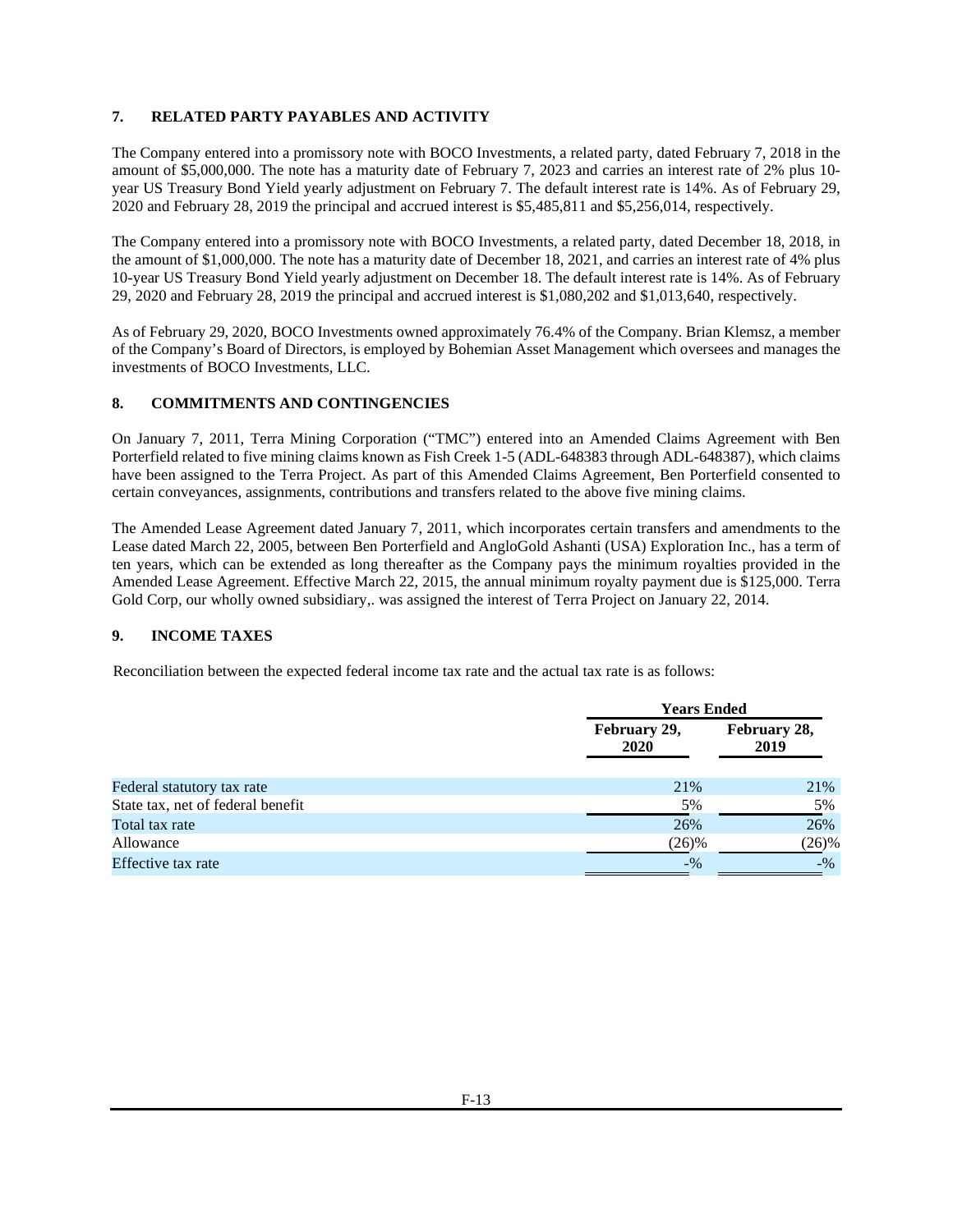The following is a summary of the deferred tax assets:

|                                  | <b>Year Ended</b>    |                      |  |  |  |
|----------------------------------|----------------------|----------------------|--|--|--|
|                                  | February 29,<br>2020 | February 28,<br>2019 |  |  |  |
| Net operating loss carryforwards | \$<br>2,623,000      | 1,765,000            |  |  |  |
| Valuation allowance              | (2,623,000)          | (1,765,000)          |  |  |  |
| Net deferred tax asset           | -                    |                      |  |  |  |

The Company has no tax provision for any period presented due to our history of operating losses. As of February 29, 2020, the Company had estimated net operating loss carry forwards of approximately \$10,087,000 that may be available to reduce future years' taxable income through 2032 subject to Section 382 limitations. Future tax benefits which may arise as a result of these losses have not been recognized in these financial statements, as management has determined that their realization is not likely to occur and accordingly, the Company has recorded a valuation allowance for the full value of the deferred tax asset relating to these tax loss carry-forwards. Additionally, the Company has not filed tax returns, therefore the potential realizability of this loss in future periods is indeterminable

The Company adopted accounting rules which address the determination of whether tax benefits claimed or expected to be claimed on a tax return should be recorded in the financial statements. Under these rules, the Company may recognize the tax benefit from an uncertain tax position only if it is more likely than not that the tax position will be sustained on examination by the taxing authorities, based on the technical merits of the position. The tax benefits recognized in the financial statements from such a position are measured based on the largest benefit that has a greater than fifty percent likelihood of being realized upon ultimate settlement. These accounting rules also provide guidance on de-recognition, classification, interest and penalties on income taxes, accounting in interim periods and requires increased disclosures. As of February 29, 2020 no liability for unrecognized tax benefits was required to be recorded.

## **10. STOCKHOLDERS' EQUITY**

#### *Common stock*

The Company is authorized to issue 100,000,000 shares of common stock at a par value of \$0.01 and had 16,659,531 and 8,559,531 shares of common stock issued and outstanding as of February 29, 2020 and February 28, 2019, respectively.

## *Preferred stock*

The Company is authorized to 1,000,000 shares of preferred stock at a par value of \$0.10. There were no preferred shares issued and outstanding as of February 29, 2020 and February 28, 2019.

## *Common Stock Issued in Private Placements*

During the year ended February 29, 2020, the Company issued 8,100,000 shares and realized proceeds of \$4,050,000.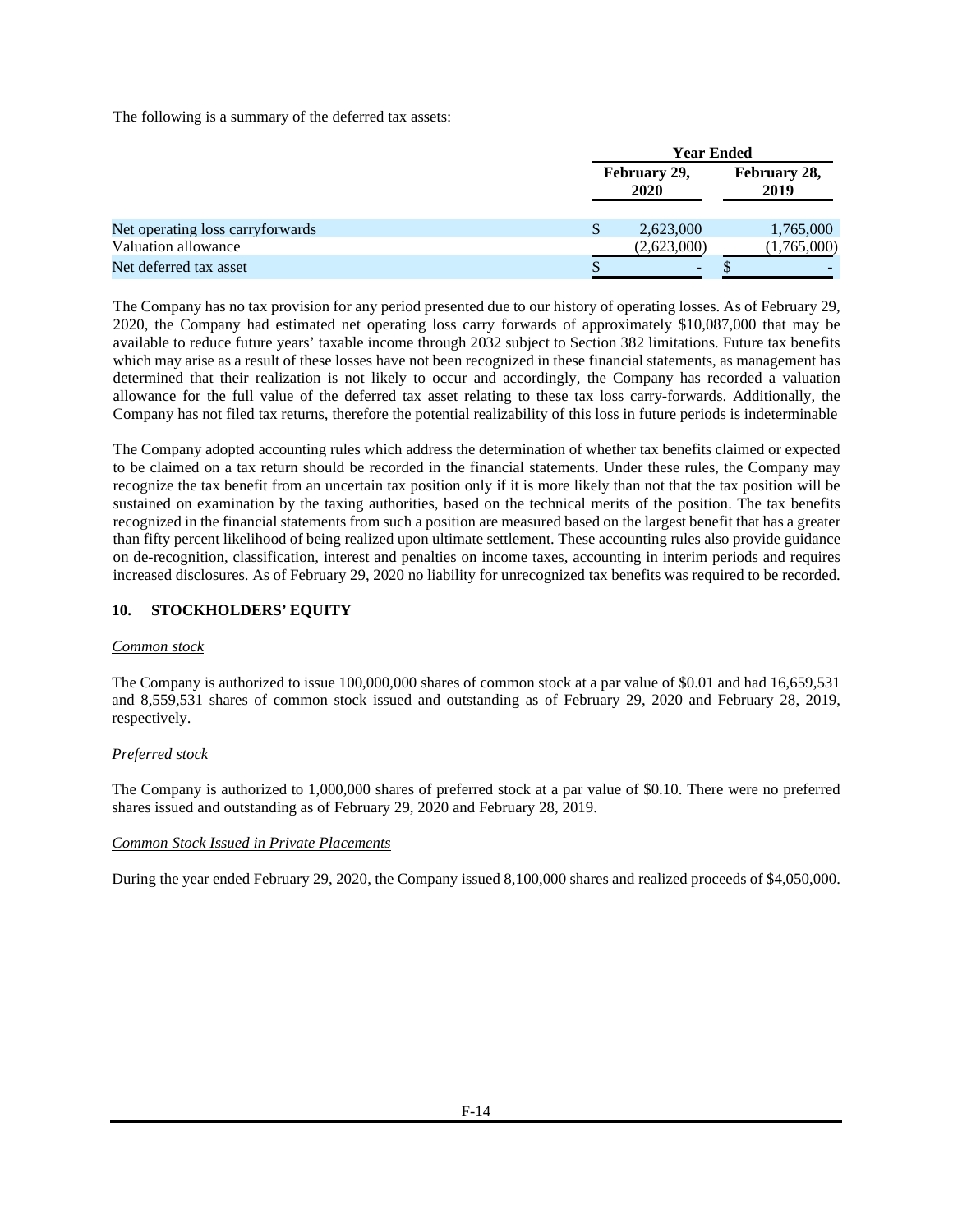## *Stock Options*

The following table represents all outstanding and exercisable stock options as of February 29, 2020.

|       | <b>Options</b><br><b>Issued</b> | <b>Options</b><br><b>Forfeited</b> | <b>Options</b><br><b>Outstanding</b> | <b>Vested</b><br><b>Options</b> |              | <b>Strike Price</b> | Weighted<br>Average<br><b>Remaining</b><br>Life (Yrs.) |
|-------|---------------------------------|------------------------------------|--------------------------------------|---------------------------------|--------------|---------------------|--------------------------------------------------------|
|       | 14,500                          | (8,250)                            | 6,250                                | 6,250                           | $\mathbb{S}$ | 50.00               | 3.18                                                   |
|       | 2,000                           | -                                  | 2,000                                | 2,000                           | \$           | 60.00               | 1.60                                                   |
| Total | 16,500                          | (8,250)                            | 8,250                                | 8,250                           | \$           | 52.42               | 2.79                                                   |

During the quarter ended July 31, 2015, the Company issued a six-and-a-quarter year option to purchase 2,000 shares of our common stock at \$60.00 per share. On the date of grant, utilizing the Black-Scholes model, the following assumptions were used: expected life of the options of 6.25 years, expected volatility of 148.30%, risk-free interest rate of 2.00% and no dividend yield. The remaining stock-based compensation to be recorded on this issuance was \$0 as of February 29, 2020.

During the quarter ended July 31, 2016, the Company issued seven year options to purchase 14,500 of our common stock at \$50.00 per share. On the date of grant, utilizing the Black-Scholes model, the following assumptions were used: expected life of the options of 5 years, expected volatility of 258.53%, risk-free interest rate of 1.32% and no dividend yield. During the years ended February 29, 2020 and February 28, 2019, the Company recorded \$24,907 and \$34,247 in stock-based compensation expense related to these stock options after calculating their value using the Black-Scholes pricing model. The remaining stock-based compensation to be recorded on this issuance was \$4,151 as of February 29, 2020.

## **11. SUBSEQUENT EVENTS**

In accordance with ASC 855-10 management has performed an evaluation of subsequent events from February  $29<sup>th</sup>$ , 2020, through the date the financial statements were available to be issued and has determined that there are no items requiring disclosure.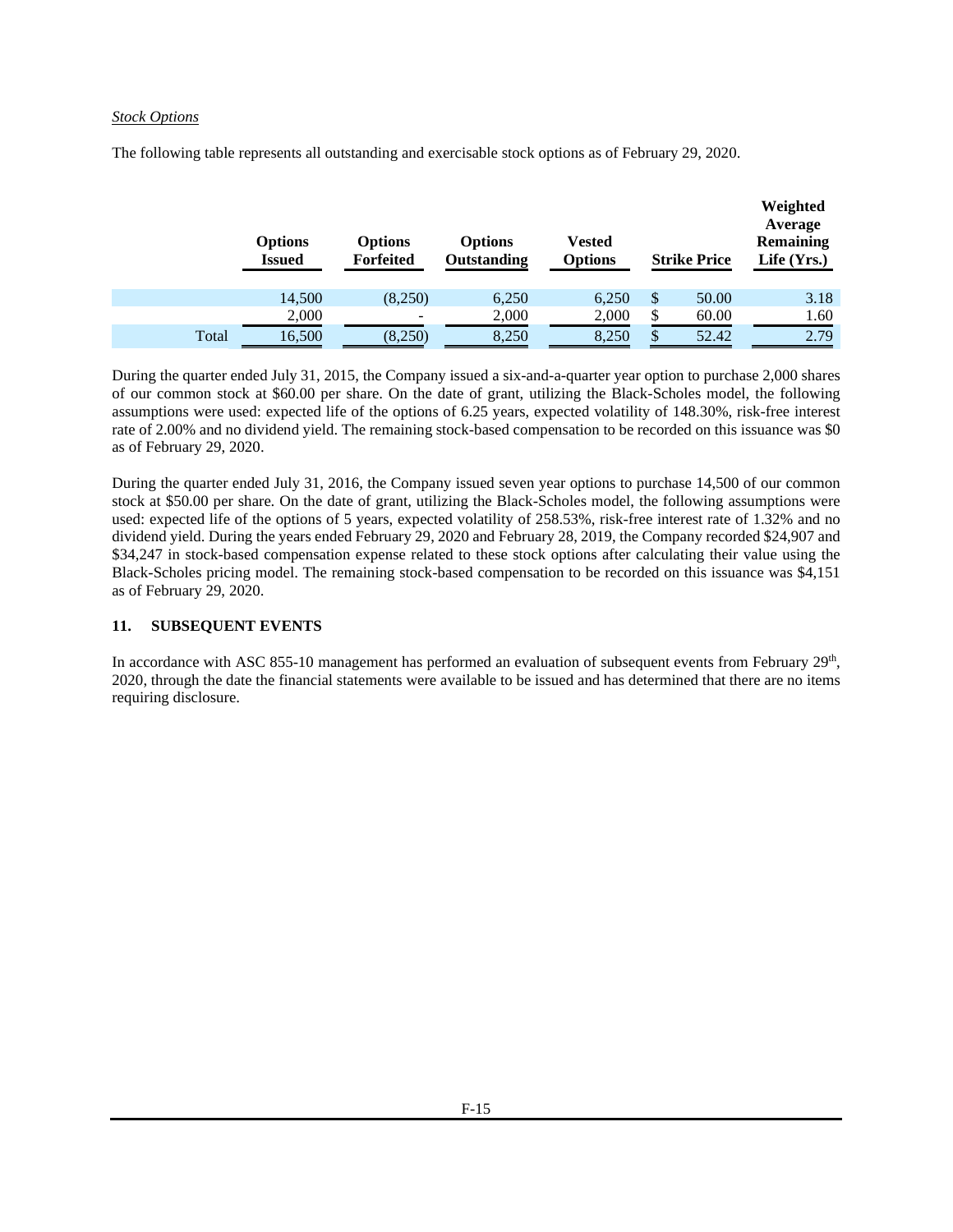## **WestMountain Gold, Inc. Consolidated Balance Sheets**

<span id="page-16-0"></span>

|                                                                           |              | May 31,<br>2020 | February 29,<br>2020 |                |  |
|---------------------------------------------------------------------------|--------------|-----------------|----------------------|----------------|--|
|                                                                           |              | (unaudited)     |                      |                |  |
| <b>ASSETS</b>                                                             |              |                 |                      |                |  |
| Current assets:                                                           |              |                 |                      |                |  |
| Cash and cash equivalents                                                 | $\mathbb{S}$ | 1,587,876       | \$                   | 1,888,949      |  |
| Prepaid expenses                                                          |              | 138,650         |                      | 211,082        |  |
| Total current assets                                                      |              | 1,726526        |                      | 2,100,031      |  |
| Property and equipment, net                                               |              | 20,096          |                      | 23,894         |  |
| Asset retirement costs                                                    |              | 71,657          |                      | 72,786         |  |
| Security deposits                                                         |              | 1,225,140       |                      | 1,225,140      |  |
| Total assets                                                              | \$           | 3,043,419       | \$                   | 3,421,851      |  |
| <b>LIABILITIES AND STOCKHOLDERS' DEFICIT</b>                              |              |                 |                      |                |  |
| <b>Current liabilities:</b>                                               |              |                 |                      |                |  |
| Accounts payable                                                          | \$           | 65,472          | \$                   | 65,330         |  |
| Accrued interest - related party                                          |              | 626,179         |                      | 566,013        |  |
| <b>Accrued liabilities</b>                                                |              | 31.395          |                      | 28,826         |  |
| Total current liabilities                                                 |              | 723,046         |                      | 660,169        |  |
| Notes payable                                                             |              | 6,000,000       |                      | 6,000,000      |  |
| Asset retirement obligation                                               |              | 199,126         |                      | 193,701        |  |
| <b>Total liabilities</b>                                                  |              | 6,922,172       |                      | 6,853,870      |  |
| Commitments and contingencies                                             |              |                 |                      |                |  |
| Stockholders' Equity:                                                     |              |                 |                      |                |  |
| Preferred stock, \$0.10 par value, 10,000,000 shares authorized, 0 issued |              |                 |                      |                |  |
| And outstanding as of May 31, 2020 and February 29, 2020                  |              |                 |                      |                |  |
| Common stock, \$0.01 par value. 100,000,000 shares authorized;            |              |                 |                      |                |  |
| 16,659,531 issued and outstanding as of May 31, 2020 and February         |              |                 |                      |                |  |
| 29, 2020, respectively                                                    |              | 166,595         |                      | 166,595        |  |
| Additional paid-in capital                                                |              | 6,523,623       |                      | 6,519,472      |  |
| Accumulated deficit                                                       |              | (10, 568, 971)  |                      | (10, 118, 086) |  |
| Total stockholders' deficit                                               |              | (3,878,753)     |                      | (3,432,019)    |  |
| Total liabilities and deficit                                             | \$           | 3,043,419       | \$                   | 3,421,851      |  |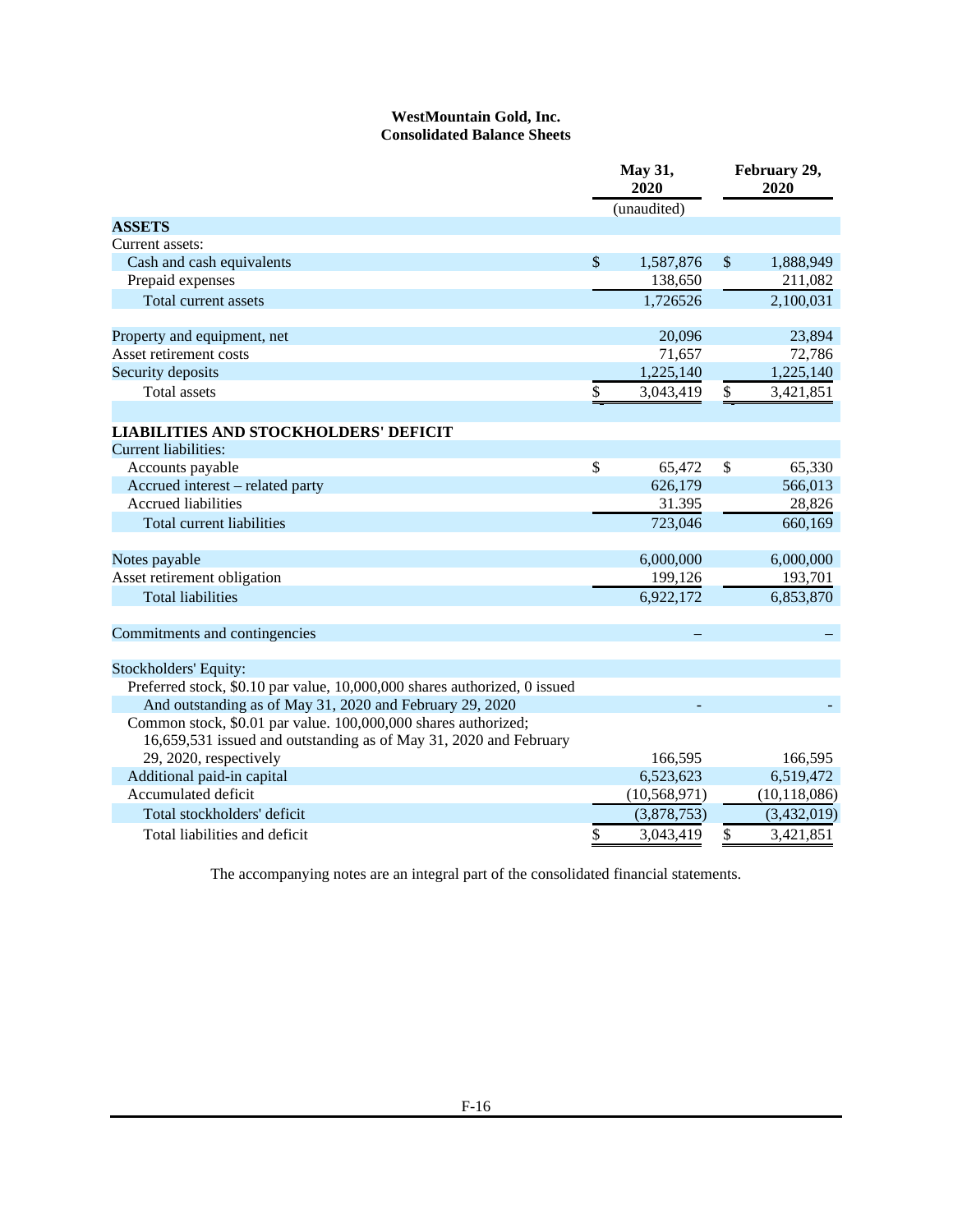## **WestMountain Gold, Inc. Unaudited Consolidated Statements of Operations**

<span id="page-17-0"></span>

|                                                       | <b>Three Months</b><br><b>Ended</b><br><b>May 31,</b><br>2020 | <b>Three Months</b><br><b>Ended</b><br>May 31,<br>2019 |  |  |
|-------------------------------------------------------|---------------------------------------------------------------|--------------------------------------------------------|--|--|
|                                                       | (unaudited)                                                   | (unaudited)                                            |  |  |
| <b>Sales</b>                                          | \$                                                            | \$                                                     |  |  |
| Cost of goods sold                                    |                                                               |                                                        |  |  |
| Gross margin                                          |                                                               |                                                        |  |  |
| Operating expenses:                                   |                                                               |                                                        |  |  |
| General and administrative                            | 337,509                                                       | 150,731                                                |  |  |
| <b>Exploration</b> expense                            | 48,046                                                        |                                                        |  |  |
| Total operating expenses                              | 385,555                                                       | 150,731                                                |  |  |
| Income (loss) from operations                         | (385, 555)                                                    | (150, 731)                                             |  |  |
| Other income (expense)                                |                                                               |                                                        |  |  |
| Interest income (expense), net                        | 261                                                           | 129                                                    |  |  |
| Asset retirement obligation                           | (5, 426)                                                      | (4,725)                                                |  |  |
| Interest expense, related party                       | (60, 165)                                                     | (75, 793)                                              |  |  |
| Total other income (expense)                          | (65, 330)                                                     | (80, 389)                                              |  |  |
| Income (loss) before income taxes                     | (450, 885)                                                    | (231, 121)                                             |  |  |
| Provision for income taxes (benefit)                  |                                                               |                                                        |  |  |
| Net loss                                              | \$<br>(450, 885)                                              | \$<br>(231, 121)                                       |  |  |
| Basic and diluted earnings (loss) per common share    | \$<br>(0.03)                                                  | (0.03)<br>\$                                           |  |  |
|                                                       |                                                               |                                                        |  |  |
| Weighted-average number of common shares outstanding: |                                                               |                                                        |  |  |
| Basic and diluted                                     | 16,659,531                                                    | 8,555,531                                              |  |  |
|                                                       |                                                               |                                                        |  |  |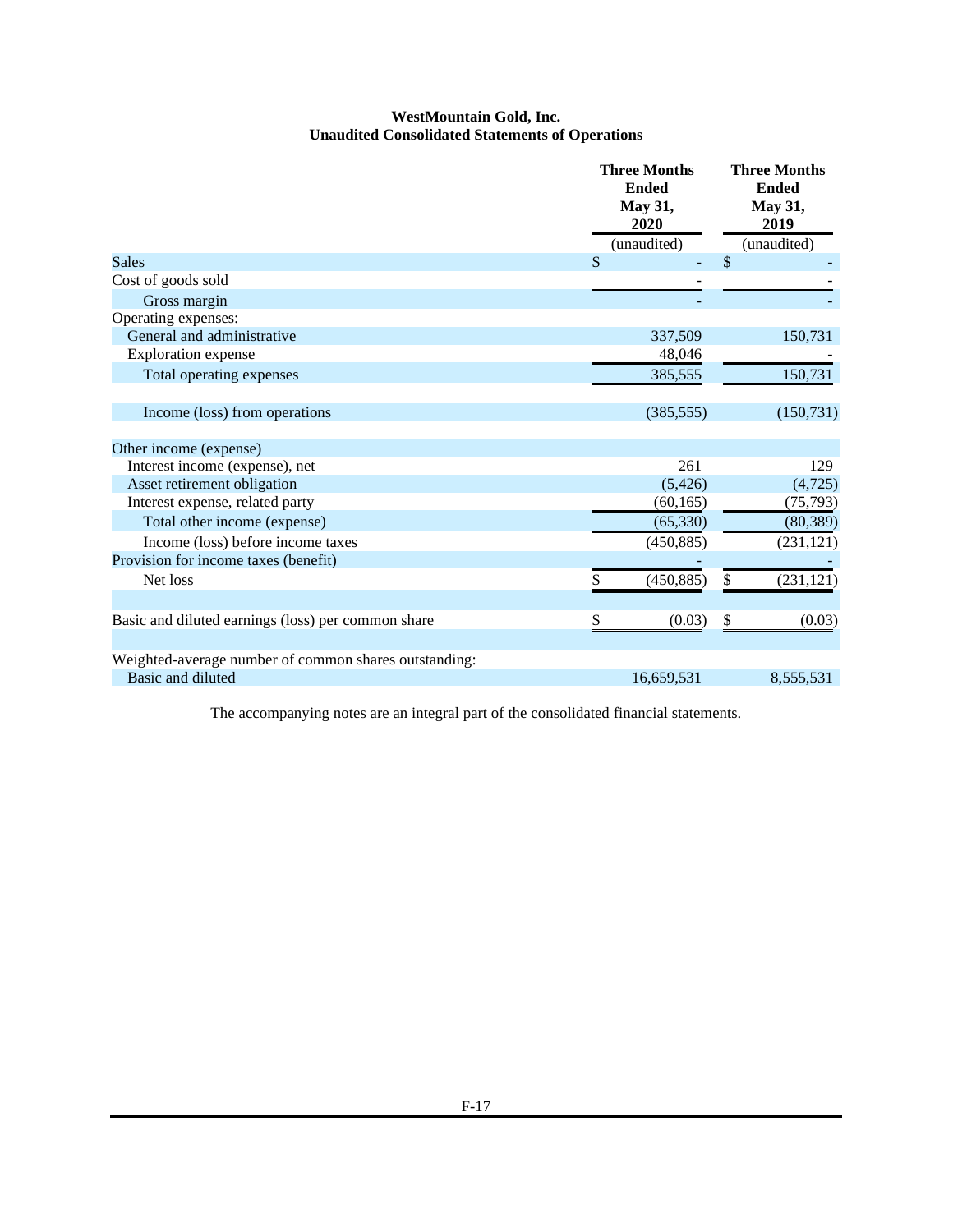#### **WestMountain Gold, Inc. Unaudited Consolidated Statement of Changes in Stockholders' Deficit**

<span id="page-18-0"></span>

|                                                                                      | <b>Preferred</b><br><b>Stock</b><br><b>Shares</b> Value |               | <b>Common Stock</b><br><b>Shares</b> | <b>Value</b> | Paid-In<br>Capital   | <b>Deficit</b>                                      | <b>Accumulated Stockholders'</b><br><b>Deficit</b> |
|--------------------------------------------------------------------------------------|---------------------------------------------------------|---------------|--------------------------------------|--------------|----------------------|-----------------------------------------------------|----------------------------------------------------|
| Balance, February 28, 2019                                                           |                                                         | \$            | 8,559,531                            | $\mathbb{S}$ | 8,560 \$2,571,076 \$ | $(6,789,579)$ \$                                    | (4,209,943)                                        |
| Net income (loss)<br>Stock based compensation<br>expense related to stock            |                                                         |               |                                      |              |                      | (231, 121)                                          | (231, 121)                                         |
| options                                                                              |                                                         |               |                                      |              | 6,227                |                                                     | 6,227                                              |
| Balance, May 31,2019                                                                 |                                                         | <sup>\$</sup> | 8,559,531 \$                         |              | 8,560 \$2,577,303 \$ | $(7,020,700)$ \$                                    | (4,434,837)                                        |
|                                                                                      | <b>Preferred</b><br><b>Stock</b><br><b>Shares</b>       | <b>Value</b>  | <b>Common Stock</b><br><b>Shares</b> | <b>Value</b> | Paid-In<br>Capital   | <b>Deficit</b>                                      | <b>Accumulated Stockholders'</b><br><b>Deficit</b> |
| Balance, February 29, 2020                                                           |                                                         |               |                                      |              |                      | 16,659,531 \$166,595 \$6,519,472 \$ (10,118,086) \$ | (3,432,019)                                        |
| Net income (loss)<br>Stock based compensation<br>expense related to stock<br>options |                                                         |               |                                      |              | 4,151                | (450, 885)                                          | (450, 885)<br>4,151                                |
| Balance, May 31,2020                                                                 |                                                         | \$            |                                      |              |                      | 16,659,531 \$166,595 \$6,523,623 \$ (10,568,971) \$ | (3,878,752)                                        |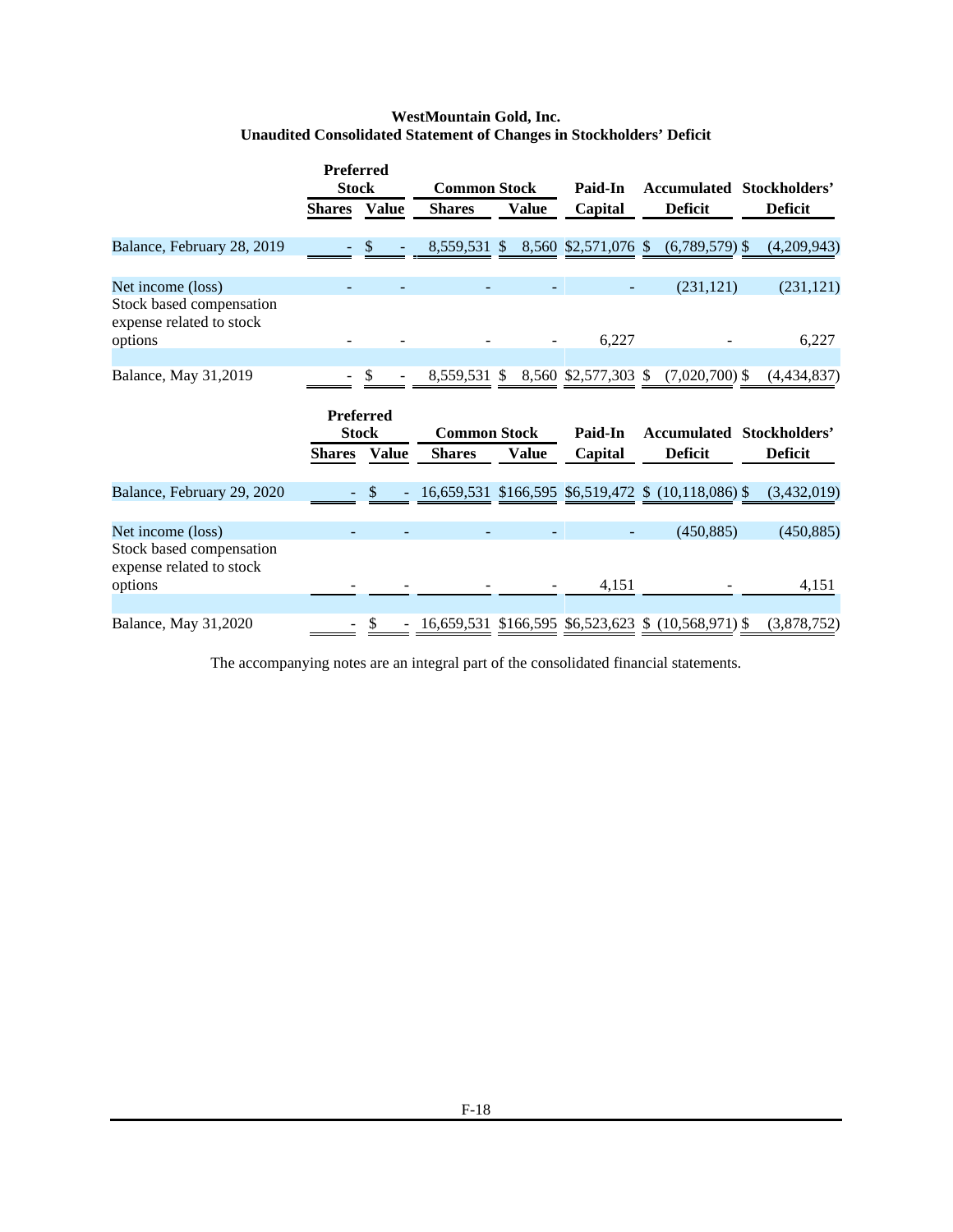# **WestMountain Gold, Inc.**

Unaudited Consolidated Statements of Cash Flows

<span id="page-19-0"></span>

|                                                                         |               | <b>Three Months</b><br><b>Ended</b><br>May 31,<br>2020 | <b>Three Months</b><br><b>Ended</b><br>May 31,<br>2019 |            |
|-------------------------------------------------------------------------|---------------|--------------------------------------------------------|--------------------------------------------------------|------------|
| Cash flows from operating activities of continuing operations:          |               |                                                        |                                                        |            |
| Net income (loss)                                                       | \$            | (450, 885)                                             | $\mathbb{S}$                                           | (231, 121) |
| Adjustments to reconcile net loss to cash used in operating activities: |               |                                                        |                                                        |            |
| Depreciation and amortization                                           |               | 3,799                                                  |                                                        | 3,799      |
| Stock-based compensation                                                |               | 4,151                                                  |                                                        | 6,227      |
| Changes in operating assets and liabilities:                            |               |                                                        |                                                        |            |
| Prepaid expenses                                                        |               | 72,432                                                 |                                                        | 48,615     |
| Accounts payable                                                        |               | 141                                                    |                                                        | (29)       |
| Asset retirement obligation                                             |               | 5,425                                                  |                                                        | 4,725      |
| Asset retirement costs                                                  |               | 1,129                                                  |                                                        | 1,121      |
| <b>Accrued liabilities</b>                                              |               | 2,569                                                  |                                                        | 1,384      |
| Accrued interest                                                        |               | 60,165                                                 |                                                        | 75,793     |
| Net cash used in operating activities                                   |               | (301, 074)                                             |                                                        | (89, 486)  |
| Cash flows from investing activities:                                   |               |                                                        |                                                        |            |
| Net cash used in financing activities                                   |               |                                                        |                                                        |            |
| Cash flows from financing activities:                                   |               |                                                        |                                                        |            |
| Net cash provided by financing activities                               |               |                                                        |                                                        |            |
| Net increase (decrease) in cash and cash equivalents                    |               | (301,073)                                              |                                                        | (89, 486)  |
| Cash and cash equivalents at beginning of period                        |               | 1,888,949                                              |                                                        | 769,561    |
| Cash and cash equivalents at end of period                              | $\frac{1}{2}$ | 1,587,876                                              | $\sqrt$                                                | 680,075    |
| Supplemental disclosure of cash flow information:                       |               |                                                        |                                                        |            |
| Cash paid for interest                                                  | \$            |                                                        | \$                                                     |            |
| Cash paid for income taxes                                              | \$            |                                                        | \$                                                     |            |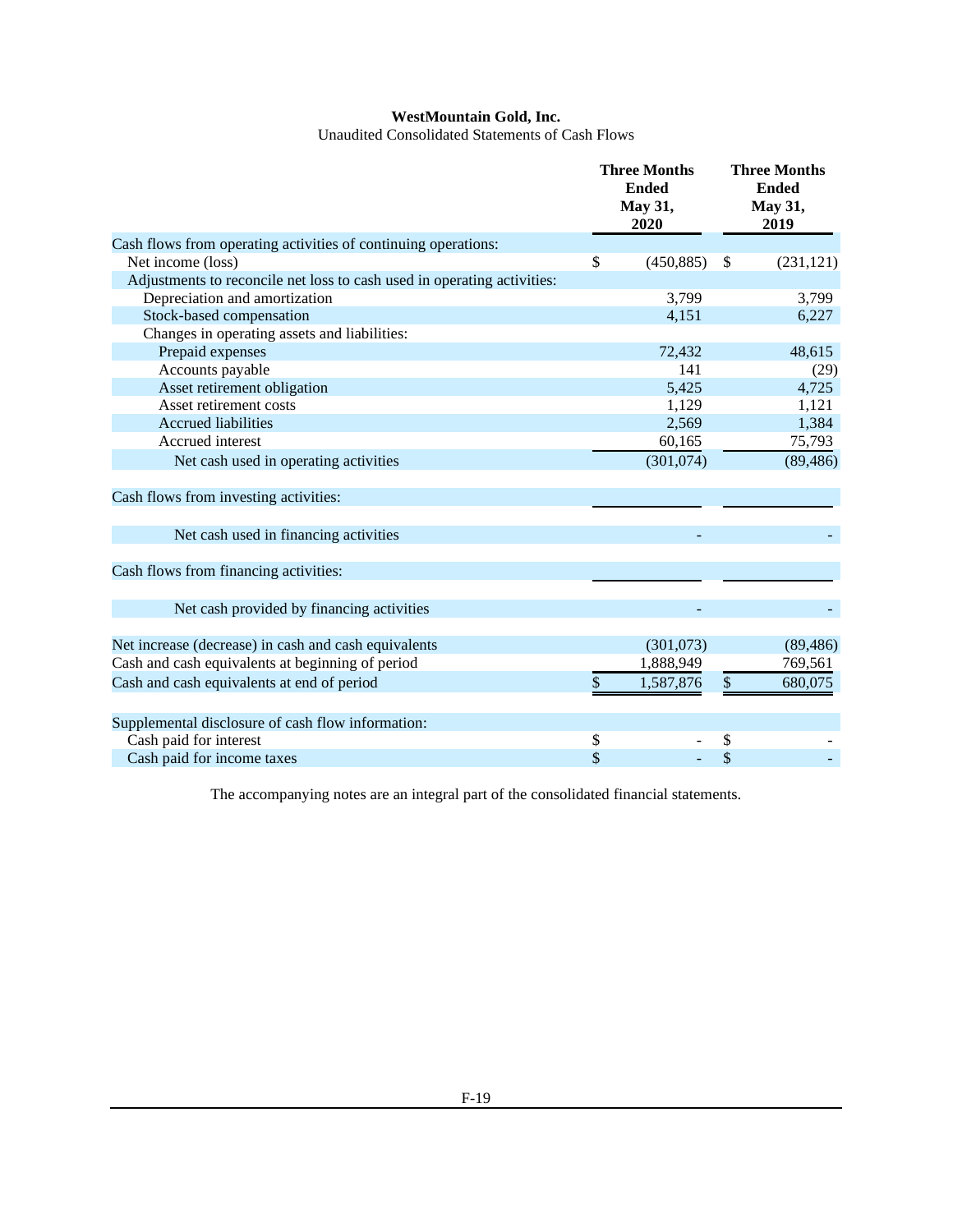#### **WestMountain Gold, Inc. Notes to Consolidated Financial Statements (unaudited) For the Three Months Ended May 31, 2020 and May 31, 2019**

## <span id="page-20-0"></span>**1. NATURE OF OPERATIONS**

WestMountain Gold, Inc. ("WMTN" or the "Company") is an exploration stage mining company, determined in accordance with applicable Securities and Exchange Commission ("SEC") guidelines, which pursues gold projects.

WMTN's wholly-owned subsidiary, Terra Gold Corporation ("TGC"), was a joint venture partner with Raven Gold Alaska, Inc. ("Raven") through February 12, 2014, on a gold system project ("the Terra Project"). On February 12, 2014, the Company, through its wholly-owned subsidiary, Terra Gold Corp, acquired 100% ownership interest in the Terra Project from Raven, which is a wholly-owned subsidiary of Corvus Gold Inc. (TSX:KOR, OTCQX: CORVF) for \$1.8 million in cash and 200,000 shares of WMTN.

On March 1, 2017 the Company filed for relief under Chapter 11 of the Unites States Bankruptcy Code (titled 11 of the United States Code) in the United States Bankruptcy Court for the District of Colorado (the "Court"). At the time of the filing, the Company had approximately \$8.3 million of outstanding debt, \$2.4 million of accrued and unpaid interest, and \$1.9 million of outstanding trade payables. Under the plan, a portion of the Company's Creditors converted their claims into a \$5.0 million Secured Promissory Note ("Senior Note"). The Senior Note accrues interest at an annual rate equal to 2.0% above the current yield of a 10-year U.S. Treasury bond is due on February 7, 2023. The interest rate will change annually on February 7th. Additionally, the Company has the option to extend the maturity date for an additional two years by paying an amount equal to one half of the outstanding accrued interest as of February 7, 2023. Under the terms of the Plan, the Company's remaining creditors received Common Stock at a rate equal to \$0.20 Common Stock for each dollar of claim then held.

The Company had 74,240,023 Common Shares outstanding and had 60,000 Preferred Shares outstanding at the date of the bankruptcy filing. Following a reverse split of 500:1 per the Plan of Reorganization, WestMountain's Pre-Petition Common Stock represented approximately 1.8% of the Common Stock. The Company's Pre-Petition Preferred Stock converted into Common Stock representing approximately 0.7% of the total outstanding Common Stock. On January 19, 2018, the Court confirmed the Debtors' First Amended and Restated Joint Plan of Reorganization dated December 20, 2017 ("Reorganization").

The Company is currently focused on exploration at the Terra Project (which it now calls the "Terra Project") in the state of Alaska. The Terra Project consists of 344 Alaska state mining claims including five unpatented lode mining claims held under the lease (subject to a 3-4% net smelter return ("NSR") royalty to the lessor, dependent upon the gold price) covering 86.1 square miles (55,040 acres). The property is centered on a five mile long trend of gold vein occurrences. All government permits and reclamation plans for continued exploration through 2024 were renewed and the fees to maintain the Terra claims through September 2020 were paid by the Company. The property lies approximately 120 miles west-northwest of Anchorage and is accessible via helicopter or fixed-wing aircraft. The property has haul roads, a mill facility and adjoining camp infrastructure, a tailings pond, and other infrastructure. The remote camp is powered by diesel-powered generators and water is supplied to the mill by spring-fed sources and year-round water well.

The Company is considered an exploration stage company under SEC criteria because it has not demonstrated the existence of proven or probable reserves at the Terra Project. Accordingly, as required under SEC guidelines and U.S. GAAP for companies in the exploration stage, substantially all expenditures in the mining properties to date, have been expensed as incurred and therefore do not appear as assets on our balance sheet. The Company expects to remain as an exploration stage company for the foreseeable future. The Company will not exit the exploration stage until such time that it demonstrates the existence of proven or probable reserves that meet SEC guidelines. Likewise, unless mineralized material is classified as proven or probable reserves, substantially all expenditures for mine exploration and construction will continue to be expensed as incurred.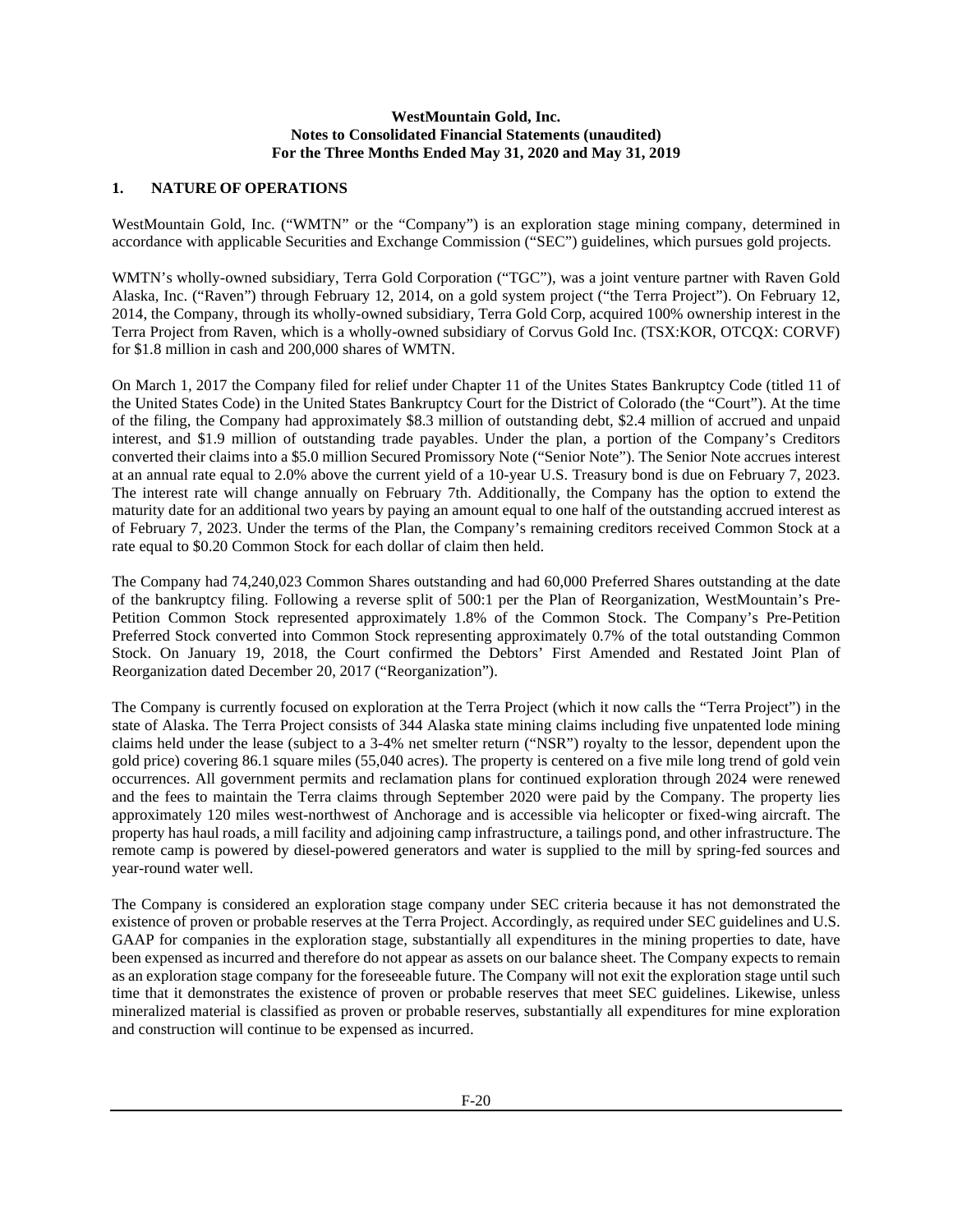## **COVID-19**

On March 11, 2020, the World Health Organization ("WHO") declared the Covid-19 outbreak to be a global pandemic. In addition to the devastating effects on human life, the pandemic is having a negative ripple effect on the global economy, leading to disruptions and volatility in the global financial markets. Most US states and many countries have issued policies intended to stop or slow the further spread of the disease.

Covid-19 and the U.S.'s response to the pandemic are significantly affecting the economy. There are no comparable events that provide guidance as to the effect the Covid-19 pandemic may have, and, as a result, the ultimate effect of the pandemic is highly uncertain and subject to change. We do not yet know the full extent of the effects on the economy, the markets we serve, our business, or our operations.

## **2. SUMMARY OF SIGNIFICANT ACCOUNTING POLICIES**

#### *Going Concern*

The financial statements have been prepared on a going concern basis which assumes the Company will be able to realize its assets and discharge its liabilities in the normal course of business for the foreseeable future. The Company has incurred losses since its Reorganization on January 19, 2018 resulting in an accumulated deficit of \$10,568,971 as of May 31, 2020, and further losses are anticipated in the development of its business. Accordingly, there is substantial doubt about the Company's ability to continue as a going concern.

During the next several years WMTN estimates that it will require approximately \$12.0-\$15.0 million in capital to achieve its business plan. WMTN expects to raise this capital through the issuance of equity or debt. Additionally, the Company is considering all avenues to satisfy its existing obligations under its \$5.0 million Senior Note as well as providing the required performance guarantee bonds related to its business. The Company expects to remain in the exploration stage for the foreseeable future and continues to evaluate its options for alternative revenue-generating operations, which may result in a change of the Company's current business plan. Alternatively, the Company may choose to scale back operations with a smaller level of business activity, while adjusting overhead depending on the availability of additional financing.

No assurance can be given that WMTN will be able to raise the additional capital as it is needed, or that this capital can be obtained or on reasonable terms acceptable to the Company. Also, as a result of the COVID-19 outbreak, securing capital for development stage companies has become much more difficult compared to recent levels prior to COVID-19.

If the Company is unsuccessful in obtaining or agreeing to financing, the Company may be forced to discontinue all operations.

## *Unaudited Financial Statements*

The accompanying unaudited consolidated financial statements of WMTN and its subsidiaries have been prepared in accordance with generally accepted accounting principles ("GAAP") for interim financial information and with the instructions to Article 10 of Regulation S-X. Accordingly, they do not include all of the information and footnotes required by U.S. GAAP for complete financial statements. The February 29, 2020 consolidated balance sheet has been derived from the audited financial statements for the year ended February 29, 2020. The financial statements for the periods May 31, 2020 and 2019 are unaudited and include all adjustments necessary to a fair statement of the results of operations for the periods then ended. All such adjustments are of a normal, recurring nature. The results of the Company's operations for any interim period are not necessarily indicative of the results of the Company's operations for a full fiscal year.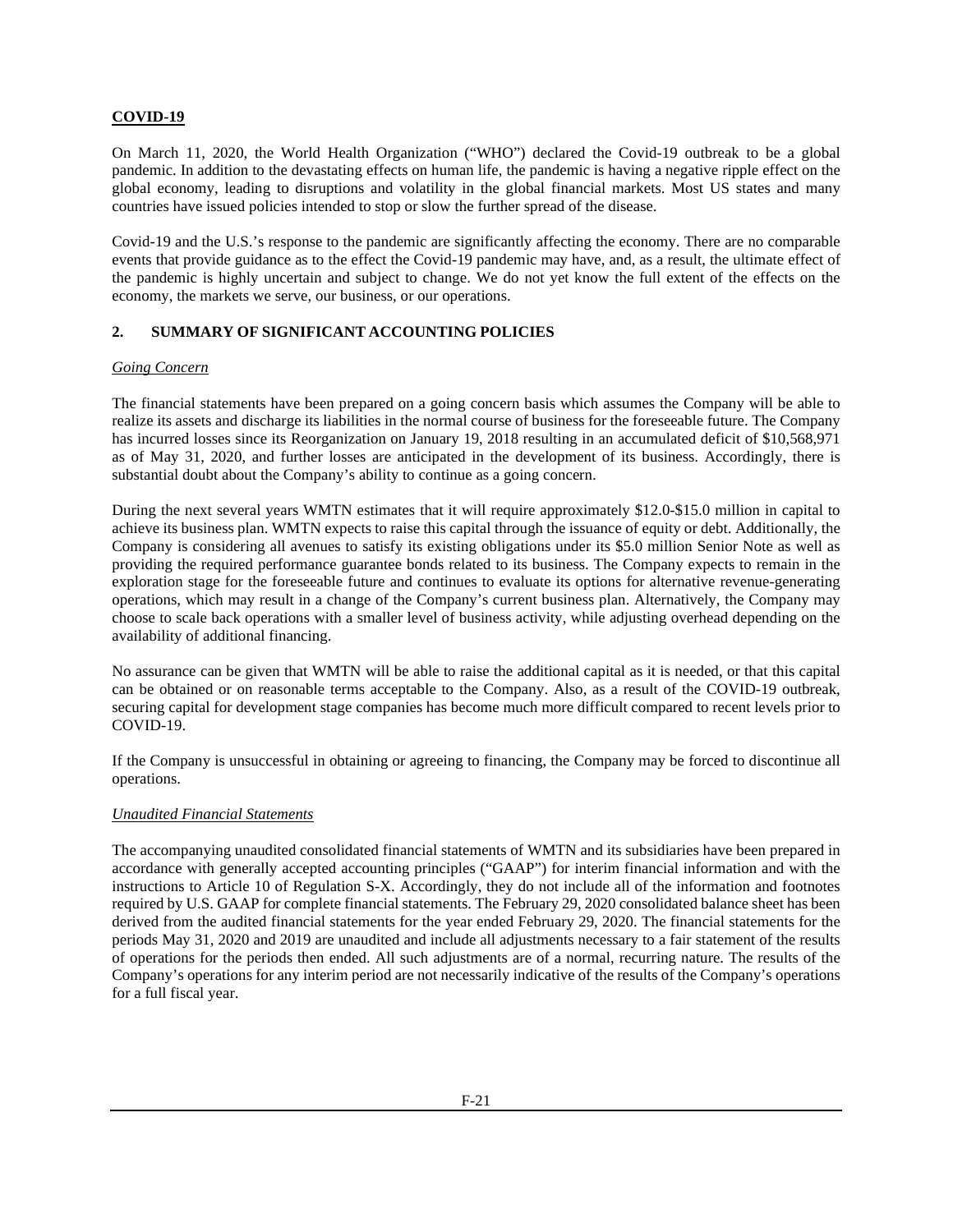#### *Basis of Presentation*

The consolidated financial statements of the Company have been prepared in accordance with US GAAP and are expressed in United States dollars and include the accounts of the Company; and its wholly-owned subsidiary, Terra Gold Corporation. All intercompany accounts and transactions are eliminated in consolidation.

#### *Use of Estimates*

The preparation of consolidated financial statements in conformity with US GAAP requires management to make estimates and assumptions that affect the reported amounts of liabilities at the date of the financial statements and the reported amounts of revenues and expenses during the reporting period. The most significant estimates relate to revenue recognition and contingencies. The Company bases its estimates on historical experience, known or expected trends, and various other assumptions that are believed to be reasonable given the quality of information available as of the date of these financial statements. The results of these assumptions provide the basis for making estimates about the carrying amounts of assets and liabilities that are not readily apparent from other sources. Actual results could differ from these estimates.

#### *Cash and cash equivalents*

The Company considers all highly liquid investments with a maturity of three months or less at the date of purchase to be cash equivalents. Cash and cash equivalents consist of cash on deposit with banks and money market funds, the fair value of which approximates cost. The Company maintains its cash balances with a high-credit-quality financial institution. At times, such cash may be more than the Federal Deposit Insurance Corporation-insured limit of \$250,000. The Company has not experienced any losses in such accounts, and management believes the Company is not exposed to any significant credit risk on its cash and cash equivalents.

#### *Revenue Recognition*

The Company recognizes revenue under the guidelines of The Financial Accounting Standards Board ("FASB") Accounting Standards Codification ("ASC") 606. Revenue is recognized net of royalties. Product pricing is determined at the point revenue is recognized by reference to active and freely traded commodity markets, for example, the London Bullion Market for both gold and silver, in an identical form to the product sold.

#### *Fair Value Measurements*

FASB ASC 820 "Fair Value Measurements and Disclosures" ("ASC 820") defines fair value as the exchange price that would be received for an asset or paid to transfer a liability (an exit price) in the principal or most advantageous market for the asset or liability in an orderly transaction between market participants on the measurement date. ASC 820 also establishes a fair value hierarchy which requires an entity to maximize the use of observable inputs and minimize the use of unobservable inputs when measuring fair value. The standard describes three levels of inputs that may be used to measure fair value:

*Level 1* - Quoted prices in active markets for identical assets or liabilities.

*Level 2* - Inputs other than quoted prices included within Level 1 that are either directly or indirectly observable.

*Level 3* - Unobservable inputs that are supported by little or no market activity, therefore requiring an entity to develop its own assumptions about the assumptions that market participants would use in pricing.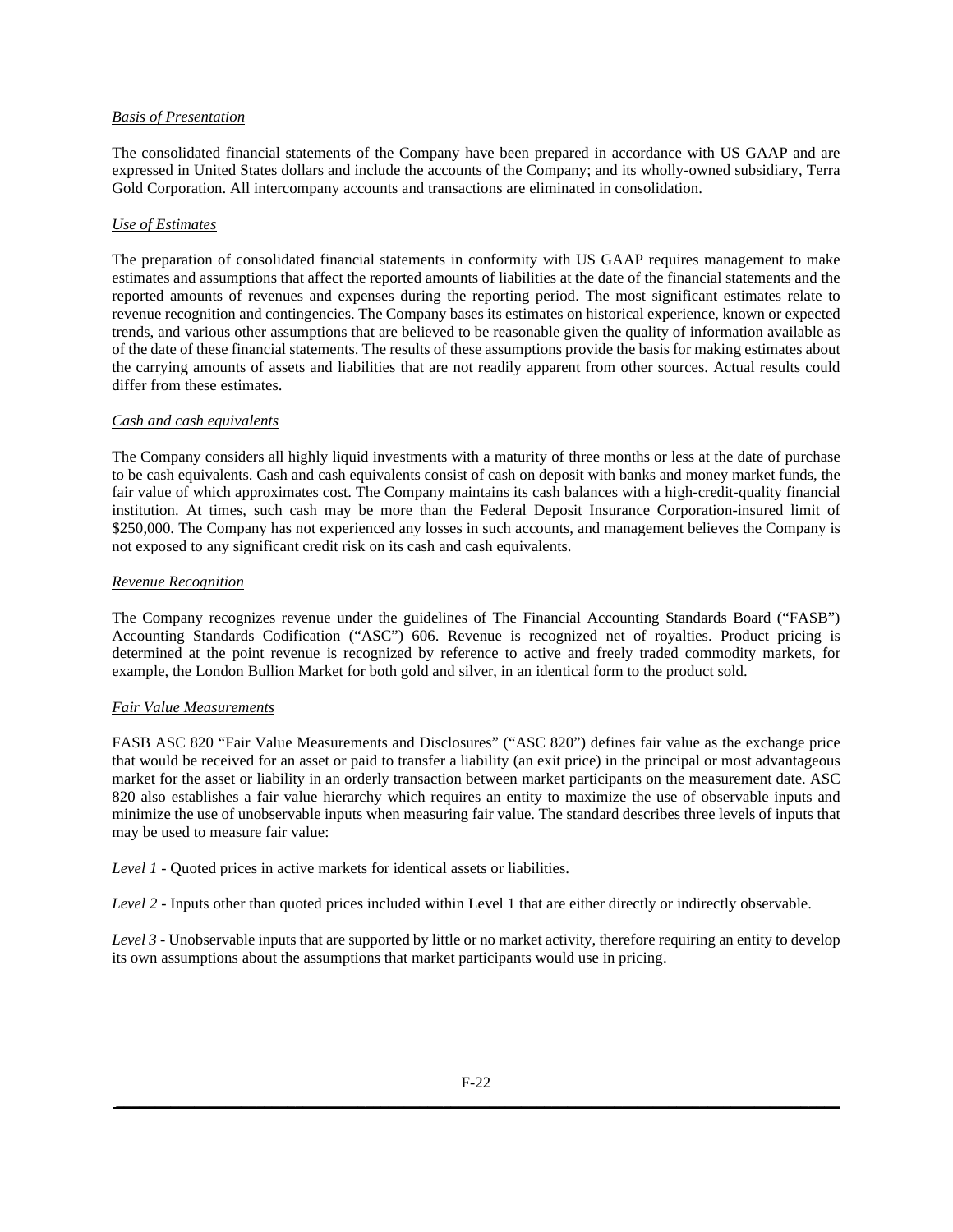Fair value estimates discussed herein are based upon certain market assumptions and pertinent information available to management as of May 31, 2020, and February 29, 2020. The Company uses the market approach to measure fair value for its Level 1 financial assets and liabilities. The market approach uses prices and other relevant information generated by market transactions involving identical or comparable assets or liabilities. The respective carrying value of certain balance sheet financial instruments approximates its fair value. These financial instruments include cash, trade receivables, related party payables, accounts payable, accrued liabilities, and short-term borrowings. Fair values were estimated to approximate carrying values for these financial instruments since they are short term in nature, and they are receivable or payable on demand.

The estimated fair value of assets and liabilities acquired in business combinations and reporting units and long-lived assets used in the related asset impairment tests utilize inputs classified as Level 3 in the fair value hierarchy.

#### *Property and equipment*

| Computers, software, and office equipment | $1 - 5$ years                                     |
|-------------------------------------------|---------------------------------------------------|
| Machinery and equipment                   | $1 - 3$ years                                     |
| Vehicles                                  | 5 years                                           |
| Furniture and fixtures                    | $5 - 10$ years                                    |
| Leasehold improvements                    | Lesser of the lease term or estimated useful life |

Property and equipment are stated at cost or fair value if acquired as part of a business combination. Depreciation is computed by the straight-line method and is charged to operations over the estimated useful lives of the assets. Maintenance and repairs are charged to expense as incurred. The carrying amount and accumulated depreciation of assets sold or retired are removed from the accounts in the year of disposal and any resulting gain or loss is included in the results of operations. The estimated useful lives of property and equipment are as follows:

Construction in process is not depreciated until the construction is completed and the asset is placed into service.

#### *Income taxes*

The Company accounts for income taxes under FASB ASC 740, *"Accounting for Income Taxes"*. Under FASB ASC 740, deferred tax assets and liabilities are recognized for the future tax consequences attributable to differences between the financial statement carrying amounts of existing assets and liabilities and their respective tax bases. Deferred tax assets and liabilities are measured using enacted tax rates expected to apply to taxable income in the years in which those temporary differences are expected to be recovered or settled. Under FASB ASC 740, the effect on deferred tax assets and liabilities of a change in tax rates is recognized in income in the period that includes the enactment date. FASB ASC 740-10-05, *"Accounting for Uncertainty in Income Taxes"* prescribes a recognition threshold and a measurement attribute for the financial statement recognition and measurement of tax positions taken or expected to be taken in a tax return. For those benefits to be recognized, a tax position must be more-likely-thannot to be sustained upon examination by taxing authorities.

The amount recognized is measured as the largest amount of benefit that is greater than 50 percent likely of being realized upon ultimate settlement. The Company assesses the validity of its conclusions regarding uncertain tax positions every quarter to determine if facts or circumstances have arisen that might cause it to change its judgment regarding the likelihood of a tax position's sustainability under audit.

## *Related Parties*

The Company accounts for related party transactions in accordance with ASC 850 ("Related Party Disclosures"). A party is considered to be related to the Company if the party directly or indirectly or through one or more intermediaries, controls, is controlled by, or is under common control with the Company. Related parties also include principal owners of the Company, its management, members of the immediate families of principal owners of the Company and its management and other parties with which the Company may deal if one party controls or can significantly influence the management or operating policies of the other to an extent that one of the transacting parties might be prevented from fully pursuing its own separate interests. A party which can significantly influence the management or operating policies of the transacting parties or if it has an ownership interest in one of the transacting parties and can significantly influence the other to an extent that one or more of the transacting parties might be prevented from fully pursuing its own separate interests is also a related party.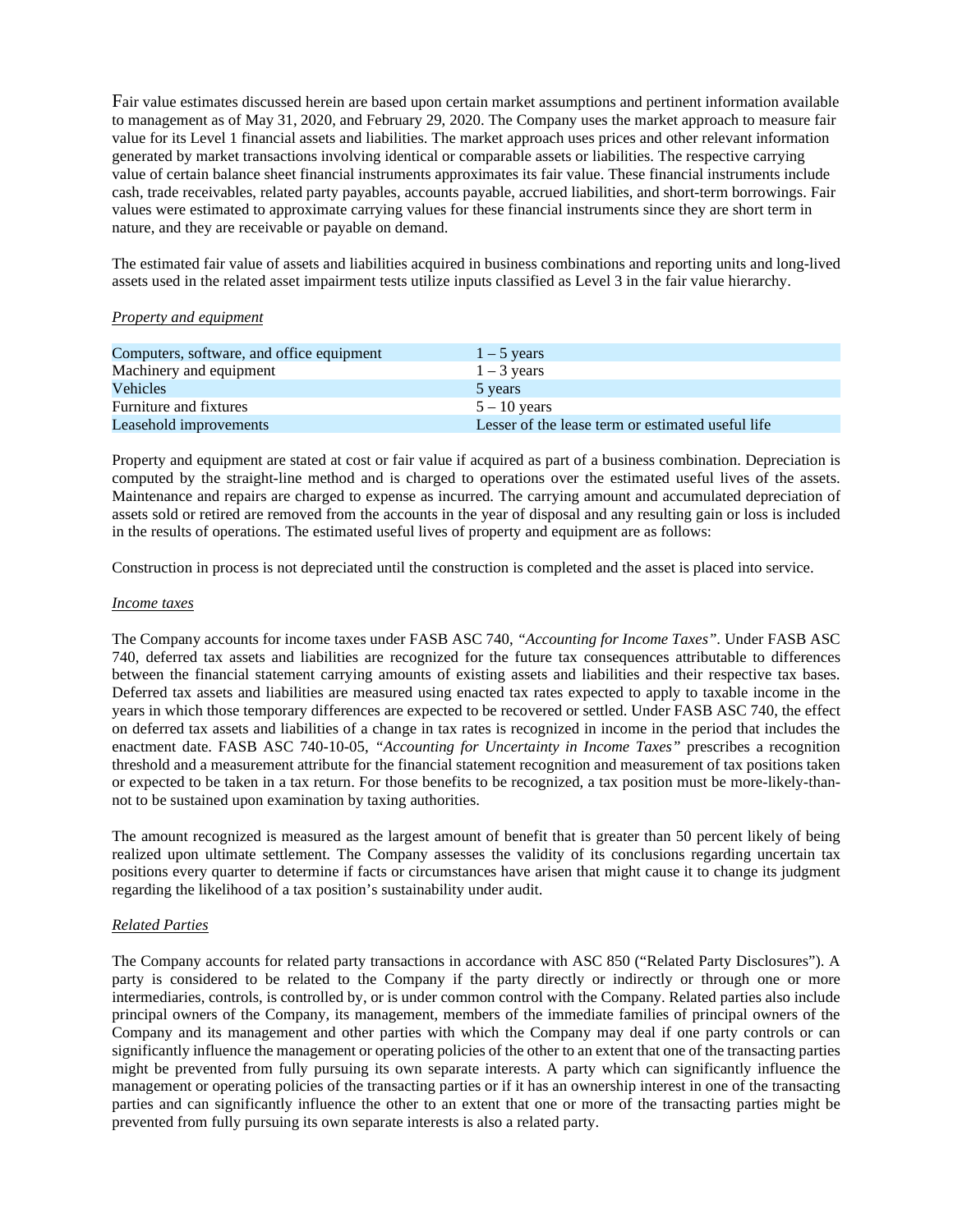# *Basic and Diluted Net Income (Loss) Per Share*

The Company computes net income (loss) per share in accordance with ASC 260, *"Earnings per Share"*. ASC 260 requires presentation of both basic and diluted earnings per share ("EPS") on the face of the income statement. Basic EPS is computed by dividing net income (loss) available to common stockholders (numerator) by the weighted average number of shares outstanding (denominator) during the period. Diluted EPS gives effect to all dilutive potential common shares outstanding during the period using the treasury stock method and convertible preferred stock using the if-converted method. In computing diluted EPS, the average stock price for the period is used in determining the number of shares assumed to be purchased from the exercise of stock options or warrants. Diluted EPS excludes all dilutive potential shares if their effect is anti-dilutive.

## *Recent accounting pronouncements*

The Company has implemented all new accounting pronouncements that are in effect and that may impact its financial statements and does not believe that there are any other new pronouncements that have been issued that might have a material impact on its financial position or results of operations except as noted below:

In December 2019, the FASB issued Accounting Standards Update No. 2019-12 ("ASU 2019-12"), *Income Taxes (Topic 740): Simplifying the Accounting for Income Taxes*. The standard is intended to simplify the accounting for income taxes by removing certain exceptions to the general principles in Topic 740, as well as improve the consistent application of and simplify GAAP for other areas of Topic 740 by clarifying and amending existing guidance. For the Company, the amendments in ASU 2019-12 are effective for annual periods beginning January 1, 2022. The Company is evaluating the impact this new accounting guidance may have on its Consolidated Financial Statements.

In February 2016, the FASB issued ASU No. 2016-02, Leases. This new standard established a right-of-use ("ROU") model that requires a lessee to record an ROU asset and a lease liability on the balance sheet for all leases with terms longer than 12 months. The Company adopted the standard on January 1, 2019, and all leases are classified as either finance or operating, with classification affecting the pattern of expense recognition in the income statement. As of May 31, 2020, the Company did not have any leases that fell under this standard.

Although there are several other new accounting pronouncements issued or proposed by the FASB, which the Company has adopted or will adopt, as applicable, the Company does not believe any of these accounting pronouncements has had or will have a material impact on its financial position or results of operations.

# **3. PREPAID EXPENSES**

The following table sets forth the components of the Company's prepaid expenses on May 31, 2020 and February 29, 2020:

|                         |   | <b>May 31,</b><br>2020 | February 29,<br>2020 |         |
|-------------------------|---|------------------------|----------------------|---------|
|                         |   | (unaudited)            |                      |         |
| Insurance down payments | S | 15.819                 |                      | 16,202  |
| Annual fees             |   | 122.831                |                      | 194,880 |
| Total                   | S | 138.650                |                      | 211,082 |

Prepaid expenses represent prepayments made in the normal course and in which the economic benefit is expected to be realized within twelve months.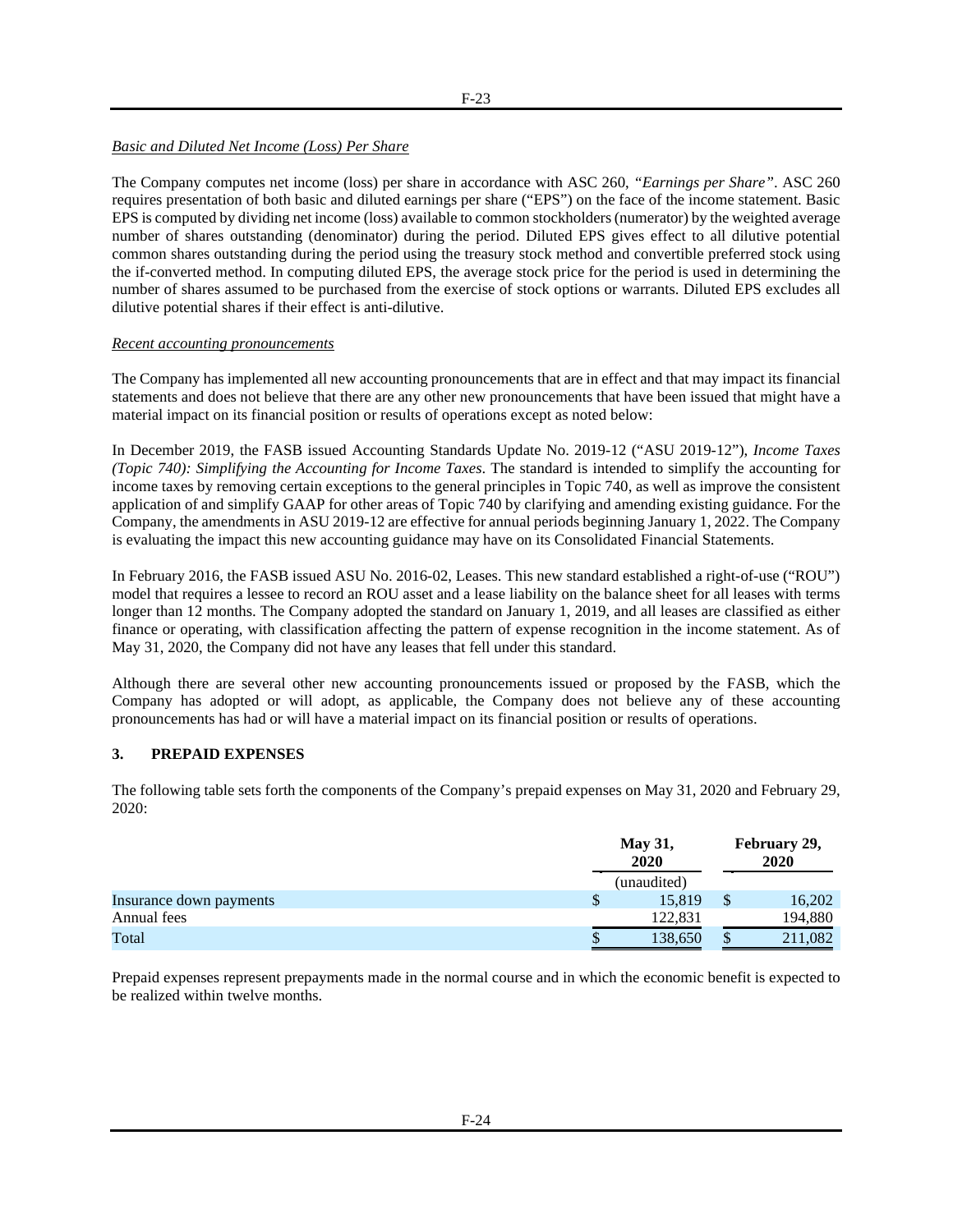#### **4. PROPERTY AND EQUIPMENT**

The following table sets forth the components of the Company's property and equipment at May 31, 2020 and February 29, 2020:

|                                         |              | May 31, 2020                |   |                   |                                  |                             |                   |  |
|-----------------------------------------|--------------|-----------------------------|---|-------------------|----------------------------------|-----------------------------|-------------------|--|
|                                         |              | (unaudited)                 |   |                   |                                  | <b>February 29, 2020</b>    |                   |  |
|                                         | Cost         | Accumulated<br>Depreciation |   | Net Book<br>Value | Cost                             | Accumulated<br>Depreciation | Net Book<br>Value |  |
| Capital assets subject to depreciation: |              |                             |   |                   |                                  |                             |                   |  |
| Machinery and equipment                 | $$49,925$ \$ |                             |   |                   | $(29,829)$ \$ 20,096 \$49,925 \$ | (26,031)                    | 23,894            |  |
|                                         |              |                             |   |                   |                                  |                             |                   |  |
| Total fixed assets                      | \$49,925     | (29, 829)                   | S | 20,096            | \$49.925                         | (26,031)                    | 23.894            |  |

For the quarter ended May 31, 2020 and May 31, 2019, the Company recorded depreciation expense of \$3,799 and \$3,799, respectively.

## **5. OTHER ASSETS**

Since 2017, the Company's wholly-owned subsidiary, Terra Gold Corporation ("TGC"), has provided a \$1,224,140 certificate of deposit (the "CD") as security for a Land Use Performance Guarantee Agreement ("Performance Guarantee") as required by the Alaska Department of Natural Resources ("ADNR"). The CD was pledged to and accepted by the ADNR on February 1, 2017, which remains in full effect until TGC has satisfactorily complied with the obligations, terms and conditions of the Performance Guarantee.

On February 1, 2018, the Company paid a \$1,000 deposit to Corporate Stock transfer that will be kept on file for the duration of our business relationship with this vendor.

The Company operates in Alaska. ADNR requires a pool of funds from all permittees with exploration and mining projects to cover reclamation. There is a \$750 per acre disturbance reclamation bond that is required for disturbance of 5 acres or more and/or removal of more than 50,000 cubic yards of material. The Company disturbed area is currently less than five acres and/or 50,000 cubic yards of material. The Company uses the Standardized Reclamation Cost Estimator (nvbond.org), the method presented in the Mine Closure and Reclamation Cost Estimation Guidelines, to calculate the Company's asset retirement obligation ("ARO"). The asset retirement obligation, consisting of estimated future mine reclamation and closure costs, may increase or decrease significantly in the future as a result of changes in regulations, mine plans, estimates, or other factors. The Company's ARO is recognized as a liability at fair value in the period incurred. An ARO, which is initially estimated based on discounted cash flow estimates, is accreted to full value over time through charges to accretion expense. Resultant ARO cost assets are depreciated on a units-ofproduction method over the related long-lived asset's useful life. The Company's ARO is adjusted annually, or more frequently at interim periods if necessary, to reflect changes in the estimated present value resulting from revisions to the timing or amount of reclamation and closure costs.

The following table sets forth the components of the Company's other assets at May 31, 2020 and February 29, 2020.

|                                       | <b>May 31,</b><br>2020 | February 29,<br>2020 |  |  |
|---------------------------------------|------------------------|----------------------|--|--|
|                                       | (unaudited)            |                      |  |  |
| State of Alaska performance guarantee | 1,224,140              | 1,224,140            |  |  |
| Security deposit                      | 1.000                  | 1,000                |  |  |
| Asset retirement costs                | 71.657                 | 72,786               |  |  |
| Total other assets                    | 1,296,797              | 1,297,926            |  |  |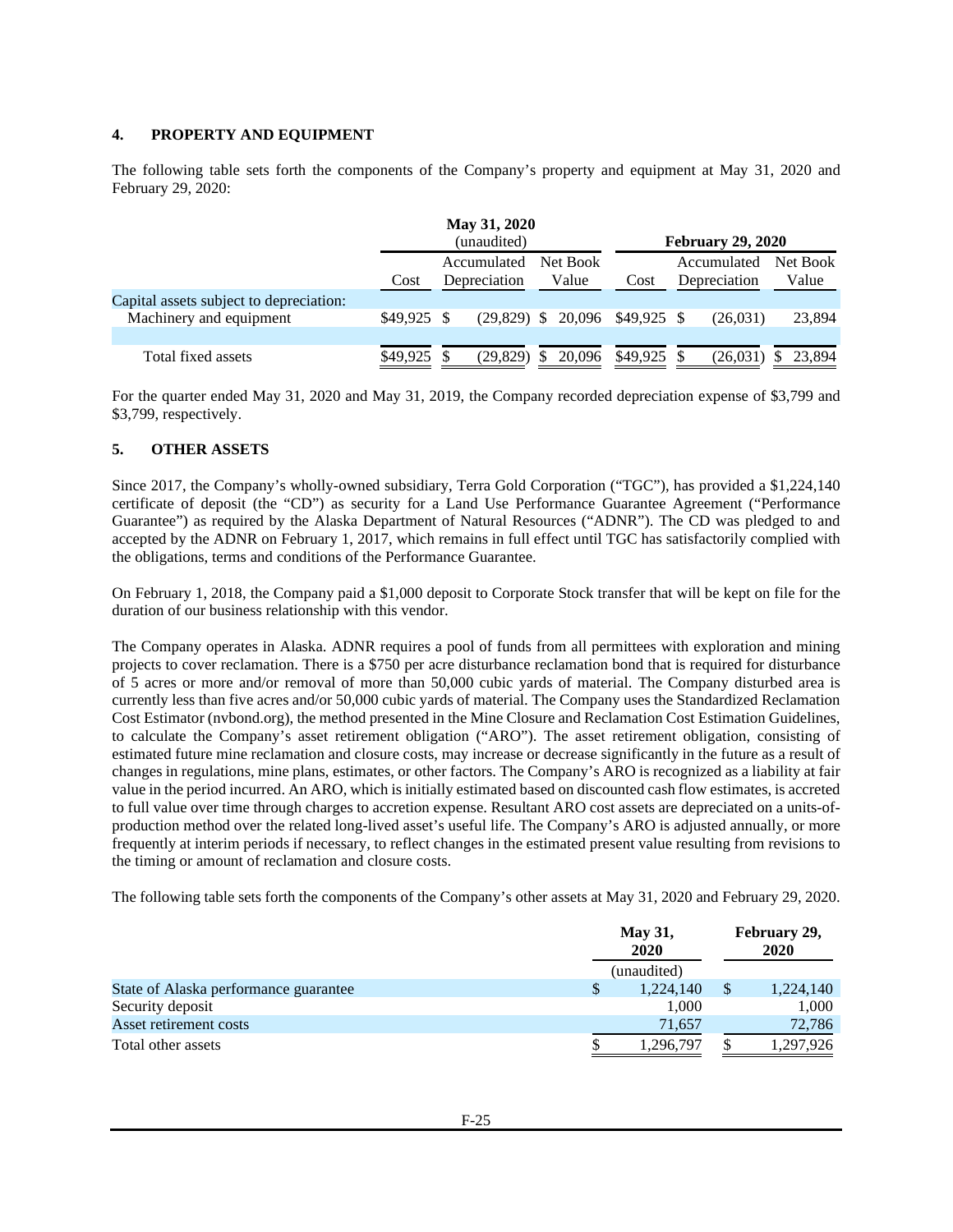# **6. ACCOUNTS PAYABLE**

Trade payables are recognized initially at the transaction price and subsequently measured at the undiscounted amount of cash or other consideration expected to be paid. Accrued expenses are recognized based on the expected amount required to settle the obligation or liability. The accounts payable balance as of May 31, 2020 and February 29, 2020 is \$65,472 and \$65,330, respectively.

# **7. RELATED PARTY PAYABLES AND ACTIVITY**

The Company entered into a promissory note with BOCO Investments, a related party, dated February 7, 2018 in the amount of \$5,000,000. The note has a maturity date of February 7, 2025 and carries an interest rate of 2% plus 10 year US Treasury Bond Yield yearly adjustment on February 7. The default interest rate is 14%. As of May 31, 2020 and February 29, 2020 the principal and accrued interest is \$5,531,055 and \$5,485,811, respectively.

The Company entered into a promissory note with BOCO Investments, a related party, dated December 18, 2018, in the amount of \$1,000,000. The note has a maturity date of December 18, 2021, and carries an interest rate of 4% plus 10-year US Treasury Bond Yield yearly adjustment on December 18. The default interest rate is 14%. As of May 31, 2020 and February 29, 2020 the principal and accrued interest is \$1,095,124 and \$1,080,202, respectively.

As of May 31, 2020, BOCO Investments owned approximately 76.4% of the Company. Brian Klemsz, a member of the Company's Board of Directors, is employed by Bohemian Asset Management which oversees and manages the investments of BOCO Investments, LLC.

## **8. COMMITMENTS AND CONTINGENCIES**

On January 7, 2011, Terra Mining Corporation ("TMC") entered into an Amended Claims Agreement with Ben Porterfield related to five mining claims known as Fish Creek 1-5 (ADL-648383 through ADL-648387), which claims have been assigned to the Terra Project. As part of this Amended Claims Agreement, Ben Porterfield consented to certain conveyances, assignments, contributions and transfers related to the above five mining claims.

The Amended Lease Agreement dated January 7, 2011, which incorporates certain transfers and amendments to the Lease dated March 22, 2005, between Ben Porterfield and AngloGold Ashanti (USA) Exploration Inc., has a term of ten years, which can be extended as long thereafter as the Company pays the minimum royalties provided in the Amended Lease Agreement. Effective March 22, 2015, the annual minimum royalty payment due is \$125,000. Terra Gold Corp., our wholly owned subsidiary, was assigned the interest of Terra on January 22, 2014.

# **9. INCOME TAXES**

Reconciliation between the expected federal income tax rate and the actual tax rate is as follows:

|                                   | <b>Period Ended</b> |                             |
|-----------------------------------|---------------------|-----------------------------|
|                                   | May 31, 2020        | February 29,<br><b>2020</b> |
| Federal statutory tax rate        | 21%                 | 21%                         |
| State tax, net of federal benefit | 5%                  | 5%                          |
| Total tax rate                    | 26%                 | 26%                         |
| Allowance                         | $(26)\%$            | (26)%                       |
| Effective tax rate                | $-9/6$              | $-9/6$                      |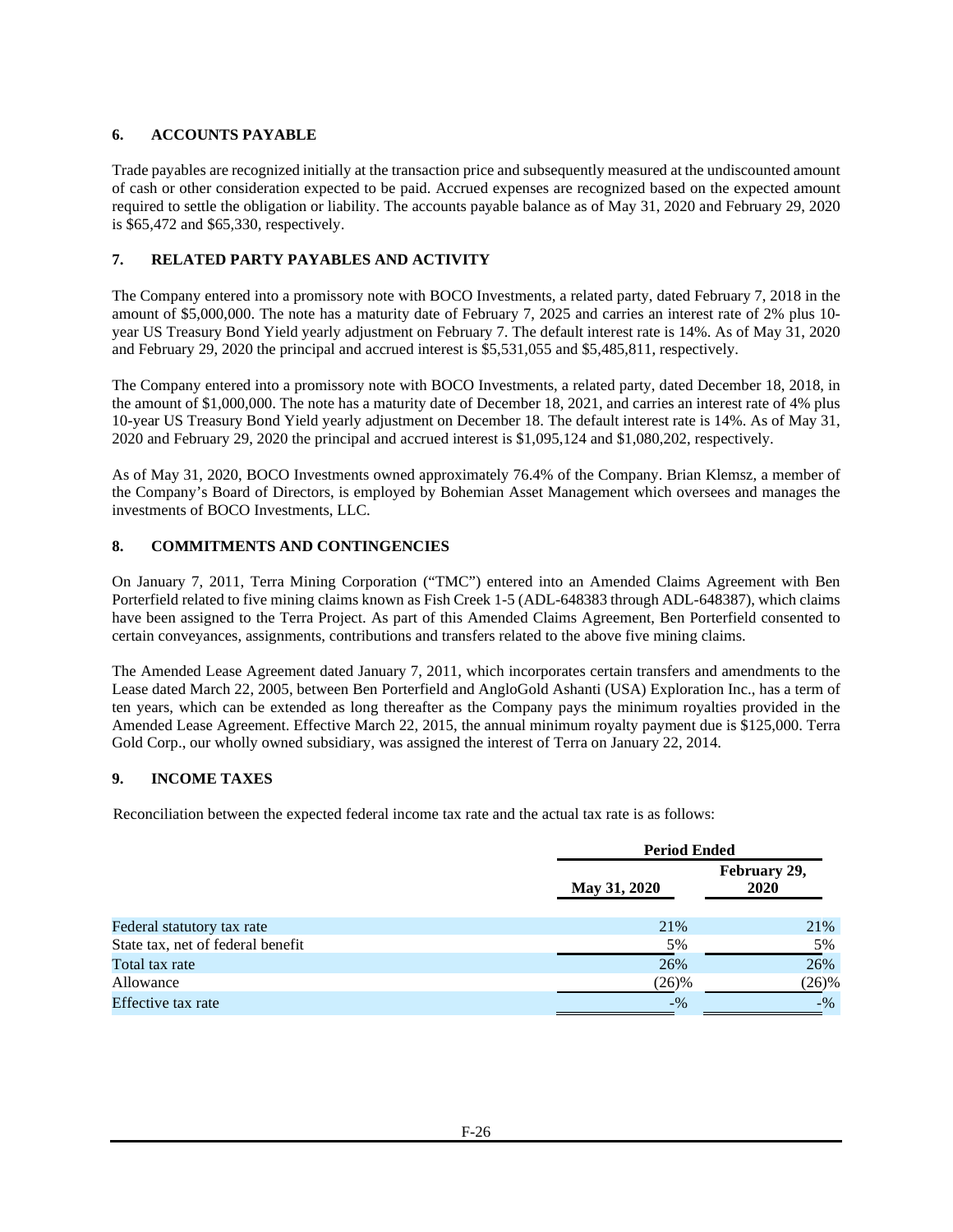The following is a summary of the deferred tax assets:

|                                   | <b>Period Ended</b>      |                          |  |  |  |
|-----------------------------------|--------------------------|--------------------------|--|--|--|
|                                   | May 31, 2020             | <b>February 28, 2020</b> |  |  |  |
| Net operating loss carry forwards | 2,740,000                | 2,623,000                |  |  |  |
| Valuation allowance               | (2,740,000)              | (2,623,000)              |  |  |  |
| Net deferred tax asset            | $\overline{\phantom{a}}$ |                          |  |  |  |

The Company has no tax provision for any period presented due to our history of operating losses. As of May 31, 2020, the Company had estimated net operating loss carry forwards of approximately \$10,537,000 that may be available to reduce future years' taxable income through 2032 subject to Section 382 limitations. Future tax benefits which may arise as a result of these losses have not been recognized in these financial statements, as management has determined that their realization is not likely to occur and accordingly, the Company has recorded a valuation allowance for the full value of the deferred tax asset relating to these tax loss carry-forwards. Additionally, the Company has not filed tax returns, therefore the potential realizability of this loss in future periods is indeterminable

The Company adopted accounting rules which address the determination of whether tax benefits claimed or expected to be claimed on a tax return should be recorded in the financial statements. Under these rules, the Company may recognize the tax benefit from an uncertain tax position only if it is more likely than not that the tax position will be sustained on examination by the taxing authorities, based on the technical merits of the position. The tax benefits recognized in the financial statements from such a position are measured based on the largest benefit that has a greater than fifty percent likelihood of being realized upon ultimate settlement. These accounting rules also provide guidance on de-recognition, classification, interest and penalties on income taxes, accounting in interim periods and requires increased disclosures. As of May 31, 2020 no liability for unrecognized tax benefits was required to be recorded.

#### **10. STOCKHOLDERS' EQUITY**

#### *Common stock*

The Company is authorized to issue 100,000,000 shares of common stock at a par value of \$0.01 and had 16,659,531 of common stock issued and outstanding as of May 31, 2020 and February 29, 2020.

#### *Common Stock Issued in Private Placements*

No common stock was issued during the quarters ended May 31, 2020 and May 31, 2019.

#### *Stock Options*

The following table represents all outstanding and exercisable stock options as of May 31, 2020.

|       | <b>Options</b><br><b>Issued</b> | <b>Options</b><br><b>Forfeited</b> | <b>Options</b><br>Outstanding | <b>Vested</b><br><b>Options</b> | <b>Strike Price</b> | Weighted<br>Average<br><b>Remaining</b><br>Life (Yrs.) |
|-------|---------------------------------|------------------------------------|-------------------------------|---------------------------------|---------------------|--------------------------------------------------------|
|       | 14,500                          | (8,250)                            | 6,250                         | 6,250                           | \$<br>50.00         | 2.92                                                   |
|       | 2,000                           | -                                  | 2,000                         | 2,000                           | \$<br>60.00         | 1.35                                                   |
| Total | 16,500                          | (8,250)                            | 8,250                         | 8,250                           | \$<br>52.42         | 2.54                                                   |

During the quarter ended July 31, 2015, the Company issued a six-and-a-quarter year option to purchase 2,000 of our common stock at \$60.00 per share. On the date of grant, utilizing the Black-Scholes model, the following assumptions were used: expected life of the options of 6.25 years, expected volatility of 148.30%, risk-free interest rate of 2.00% and no dividend yield. The remaining stock-based compensation to be recorded on this issuance was \$0 as of May 31, 2020.